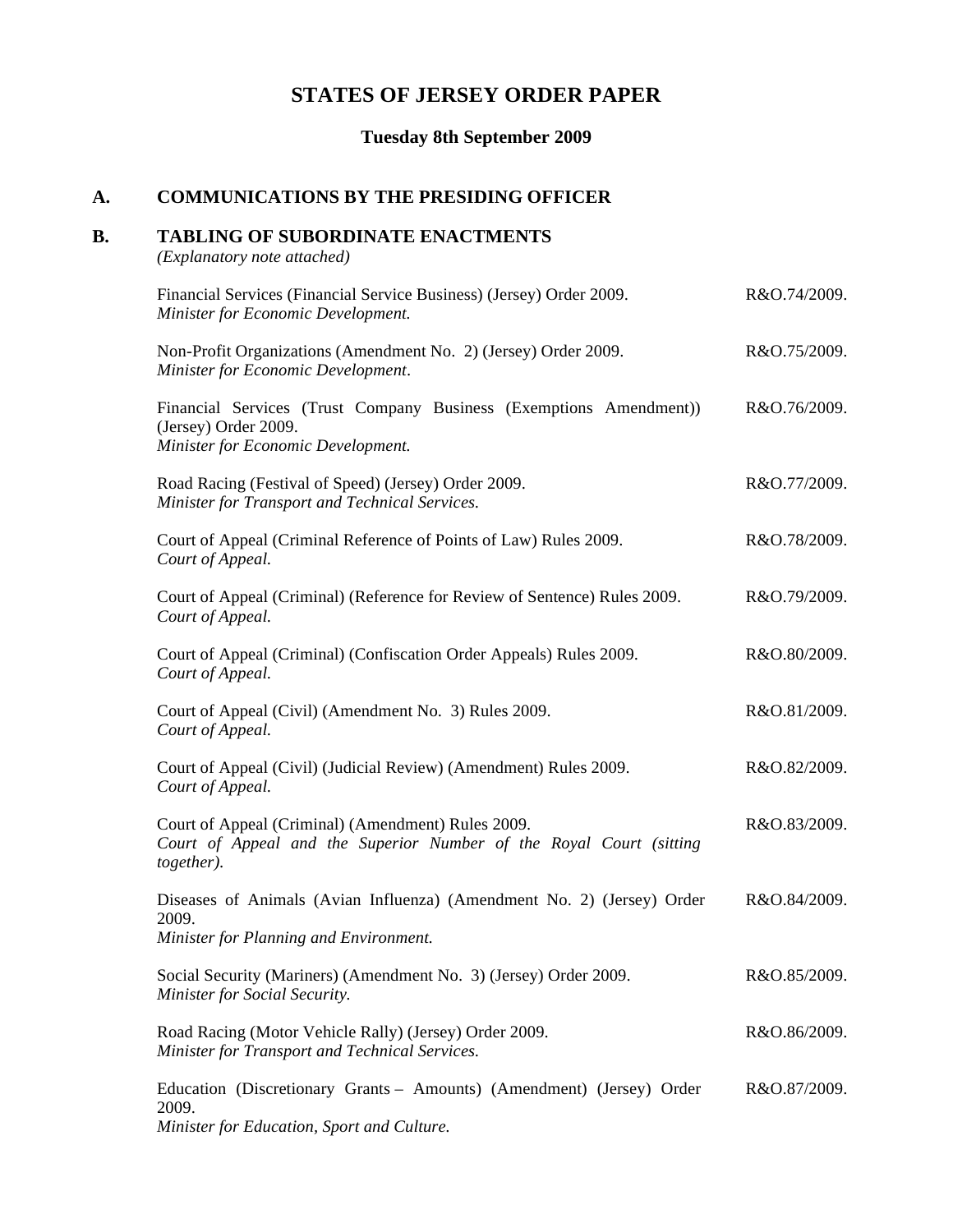|    | Jersey International Air Display (Jersey) Order 2009.<br>Minister for Transport and Technical Services.                                                                                                                                        | R&O.88/2009.          |
|----|------------------------------------------------------------------------------------------------------------------------------------------------------------------------------------------------------------------------------------------------|-----------------------|
| C. | <b>DOCUMENTS PRESENTED OR LAID</b>                                                                                                                                                                                                             |                       |
|    | Electricity Tariffs: Regulations under Article 22 of the Electricity (Jersey) Law<br>1937 (P.41/2009) – comments.<br>Presented: 4th September 2009.<br>Minister for Treasury and Resources.                                                    | P.41/2009.<br>Com.(2) |
|    | Rôle of the unelected members of the States: review - appointment of<br>chairman and members $(P.118/2009)$ – comments.<br>Presented: 4th September 2009.<br>Council of Ministers.                                                             | P.118/2009.<br>Com.   |
|    | States Investment Strategies.<br>Presented: 17th July 2009.<br>Minister for Treasury and Resources.                                                                                                                                            | R.76/2009.            |
|    | Jersey Overseas Aid Commission: annual report for 2008.<br>Presented: 17th July 2009.<br>Jersey Overseas Aid Commission.                                                                                                                       | R.77/2009.            |
|    | States of Jersey Complaints Board: findings – Complaint against a decision of<br>the Minister for Planning and Environment regarding No. 3 Teighmore Park,<br>Grouville.<br>Presented: 20th July 2009.<br>Privileges and Procedures Committee. | R.78/2009.            |
|    | Parliamentary Privilege in Jersey.<br>Presented: 21st July 2009.<br>Privileges and Procedures Committee.                                                                                                                                       | R.79/2009.            |
|    | Land Transactions under Standing Order 168(3) – Old Blacksmith's Shop,<br>Corbière, St. Brelade-lease.<br>Presented: 22nd July 2009.<br>Minister for Treasury and Resources.                                                                   | R.80/2009.            |
|    | Jersey Safety Council: Report and Financial Statements for the year ended 31st<br>December 2008.<br>Presented: 24th July 2009.<br>Minister for Social Security.                                                                                | R.81/2009.            |
|    | States of Jersey Law 2005: delegation of functions – Planning and<br>Environment – July 2009 revised delegations.<br>Presented: 24th July 2009.<br>Minister for Planning and Environment.                                                      | R.82/2009.            |
|    | States of Jersey Law 2005: delegation of functions – Housing – July 2009<br>revised delegations.<br>Presented: 28th July 2009.<br>Minister for Housing.                                                                                        | R.83/2009.            |
|    | Land Transactions under Standing Order 168(3) –<br>(a) N19, N19A, LC11, E52 and A57, St. Helier-leases;                                                                                                                                        | R.84/2009.            |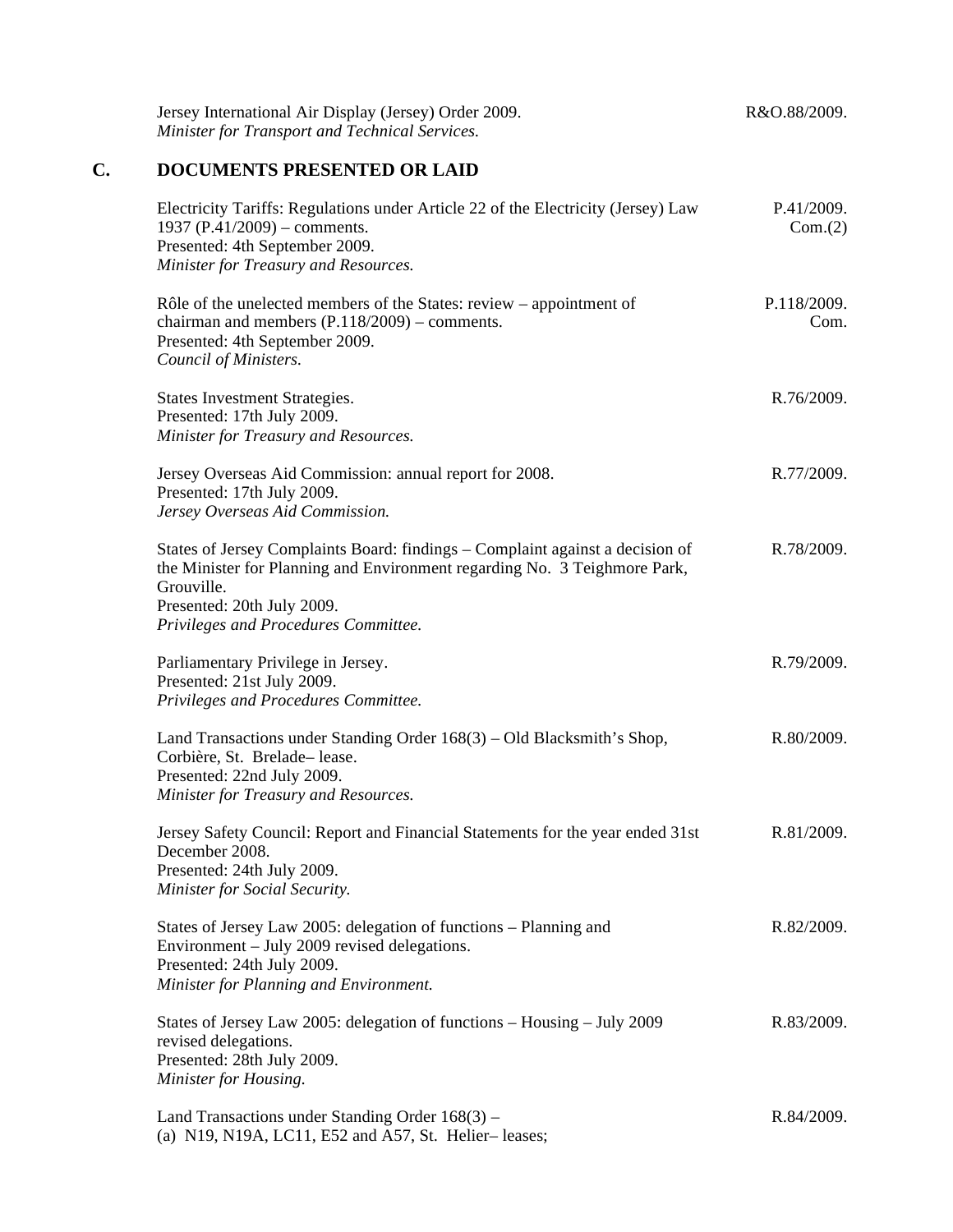| (b) No. 2, Howard Davis Farm, La Route de la Trinité, Trinity-lease.<br>Presented: 28th July 2009.<br>Minister for Treasury and Resources.                                                                                                                                         |            |
|------------------------------------------------------------------------------------------------------------------------------------------------------------------------------------------------------------------------------------------------------------------------------------|------------|
| Criminal Injuries Compensation Board: Report and Accounts for 2008.<br>Presented: 29th July 2009.<br>Minister for Home Affairs.                                                                                                                                                    | R.85/2009. |
| States of Jersey Utility Companies: Financial Reports and Accounts – 2008.<br>Presented: 3rd August 2009.<br>Minister for Treasury and Resources.                                                                                                                                  | R.86/2009. |
| Land Transactions under Standing Order $168(3)$ – Sea Wall, Pontac to La<br>Rocque, St. Clement- proposed transfer of land.<br>Presented: 7th August 2009.<br>Minister for Treasury and Resources.                                                                                 | R.87/2009. |
| Public Employees Contributory Retirement Scheme: Actuarial Valuation at<br>31st December 2007.<br>Presented: 11th August 2009.<br>Chief Minister.                                                                                                                                  | R.88/2009. |
| Land Transactions under Standing Order 168(3) –<br>(a) V06 Victoria Pier, St. Helier-lease;<br>(b) La Rue de la Poterie, Grouville - exchange and counter-exchange of land<br>with Jersey Pottery Limited.<br>Presented: 11th August 2009.<br>Minister for Treasury and Resources. | R.89/2009. |
| States of Jersey Law 2005: delegation of functions – Education, Sport and<br>Culture.<br>Presented: 13th August 2009.<br>Minister for Education, Sport and Culture.                                                                                                                | R.90/2009. |
| Land Transactions under Standing Order 168 – The Fire House, Western Fire<br>Station, La Route des Quennevais, St. Brelade-Lease.<br>Presented: 14th August 2009.<br>Minister for Treasury and Resources.                                                                          | R.91/2009. |

R.92/2009.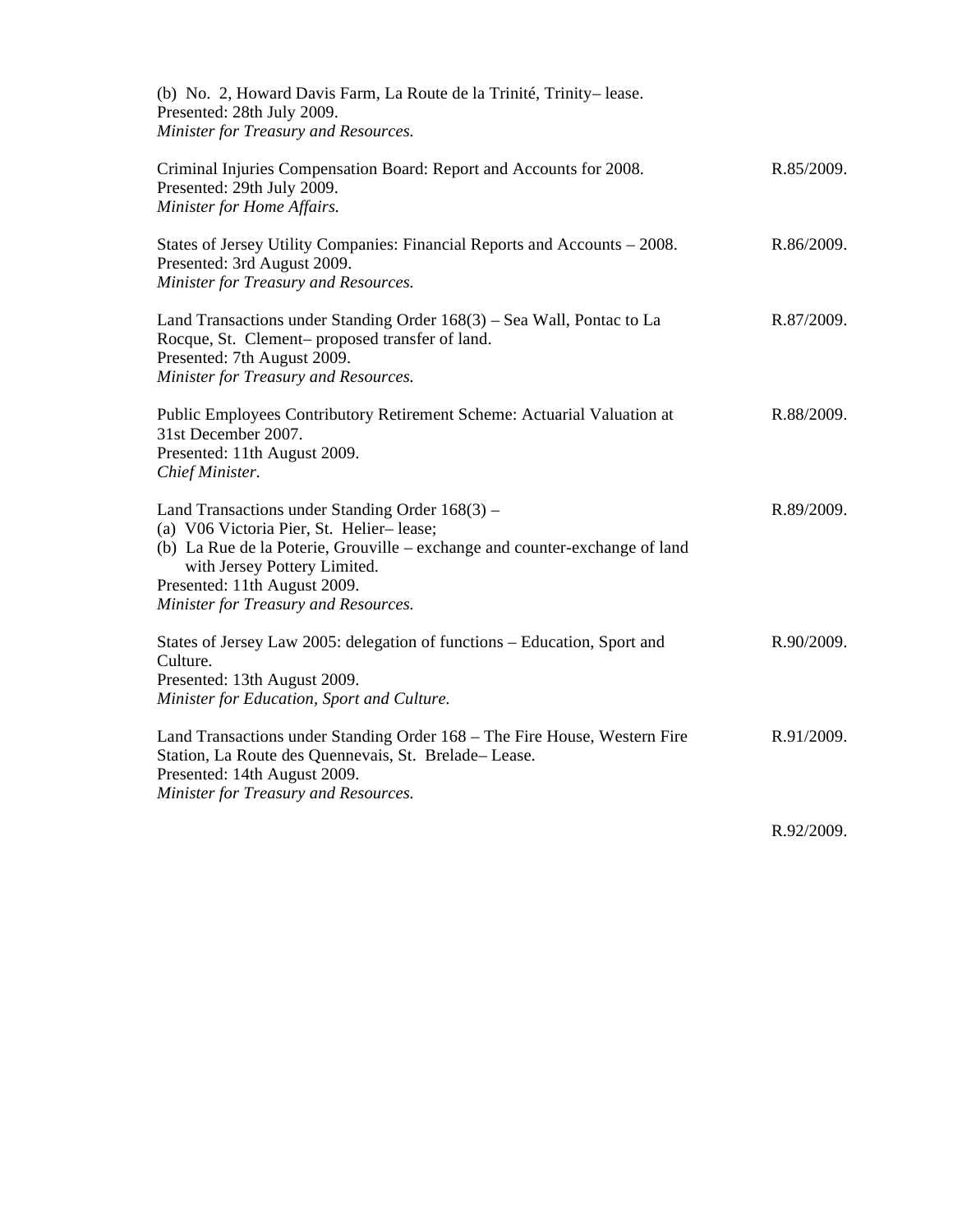| Land Transactions under Standing Order 168(3) –<br>(a) A29 Albert Pier, E43 Elizabeth Terminal, N20 New North Quay and S08<br>South Pier, St. Helier-leases;<br>(b) The Supplement Store, Fort Regent – lease;<br>(c) Le Belon, 2 Le Clos Vallois, Le Passage, St. Lawrence-Assisted House<br>Purchase property;<br>(d) The Fire House, Western Fire Station, La Route des Quennevais,<br>St. Brelade-lease.<br>Presented: 25th August 2009.<br>Minister for Treasury and Resources. |                     |
|--------------------------------------------------------------------------------------------------------------------------------------------------------------------------------------------------------------------------------------------------------------------------------------------------------------------------------------------------------------------------------------------------------------------------------------------------------------------------------------|---------------------|
| States of Jersey Complaints Board: findings – Complaint against a decision of<br>the Minister for Planning and Environment regarding the development of<br>Field 268, Les Croix, La Rue du Tas de Geon, Trinity.<br>Presented: 28th August 2009.<br>Privileges and Procedures Committee.                                                                                                                                                                                             | R.93/2009.          |
| Land Transactions under Standing Order 168(3) – Springfield Sports Stadium<br>Café premises – lease.<br>Presented: 28th August 2009.<br>Minister for Treasury and Resources.                                                                                                                                                                                                                                                                                                         | R.94/2009.          |
| States of Jersey Law 2005: delegation of functions - Assistant Minister for<br>Transport and Technical Services.<br>Presented: 2nd September 2009.<br>Minister for Transport and Technical Services.                                                                                                                                                                                                                                                                                 | R.95/2009.          |
| States of Jersey Complaints Board: findings - Complaint against a decision of<br>the Minister for Planning and Environment regarding the refusal for<br>permission to change a dormer window into a bi-folding door and balcony.<br>Presented: 3rd September 2009.<br>Privileges and Procedures Committee.                                                                                                                                                                           | R.96/2009.          |
| Privileges and Procedures Committee: report concerning the Royal Court cases<br>against Deputy G.P. Southern and Deputy S. Pitman.<br>Presented: 3rd September 2009.<br>Privileges and Procedures Committee.                                                                                                                                                                                                                                                                         | R.97/2009.          |
| Land Transaction – Grève de Lecq Rockface and Headland on North-West<br>Coast, St. Ouen – cession to the Public.<br>Presented 3rd September 2009.<br>Minister for Treasury and Resources.                                                                                                                                                                                                                                                                                            | R.98/2009.          |
| Population Policy (S.R.3/2009): response of the Chief Minister.<br>Presented: 27th July 2009.<br>Chief Minister.                                                                                                                                                                                                                                                                                                                                                                     | S.R.3/2009.<br>Res. |
| Economic Stimulus Plan (P.55/2009) (S.R.4/2009): response of the Minister<br>for Treasury and Resources.<br>Presented: 29th July 2009.<br>Minister for Treasury and Resources.                                                                                                                                                                                                                                                                                                       | S.R.4/2009.<br>Res. |
| Co-ordination of Services for Vulnerable Children: Sub-Panel Review.<br>Presented: 27th July 2009.<br>Health, Social Security and Housing Scrutiny Panel.                                                                                                                                                                                                                                                                                                                            | S.R.6/2009.         |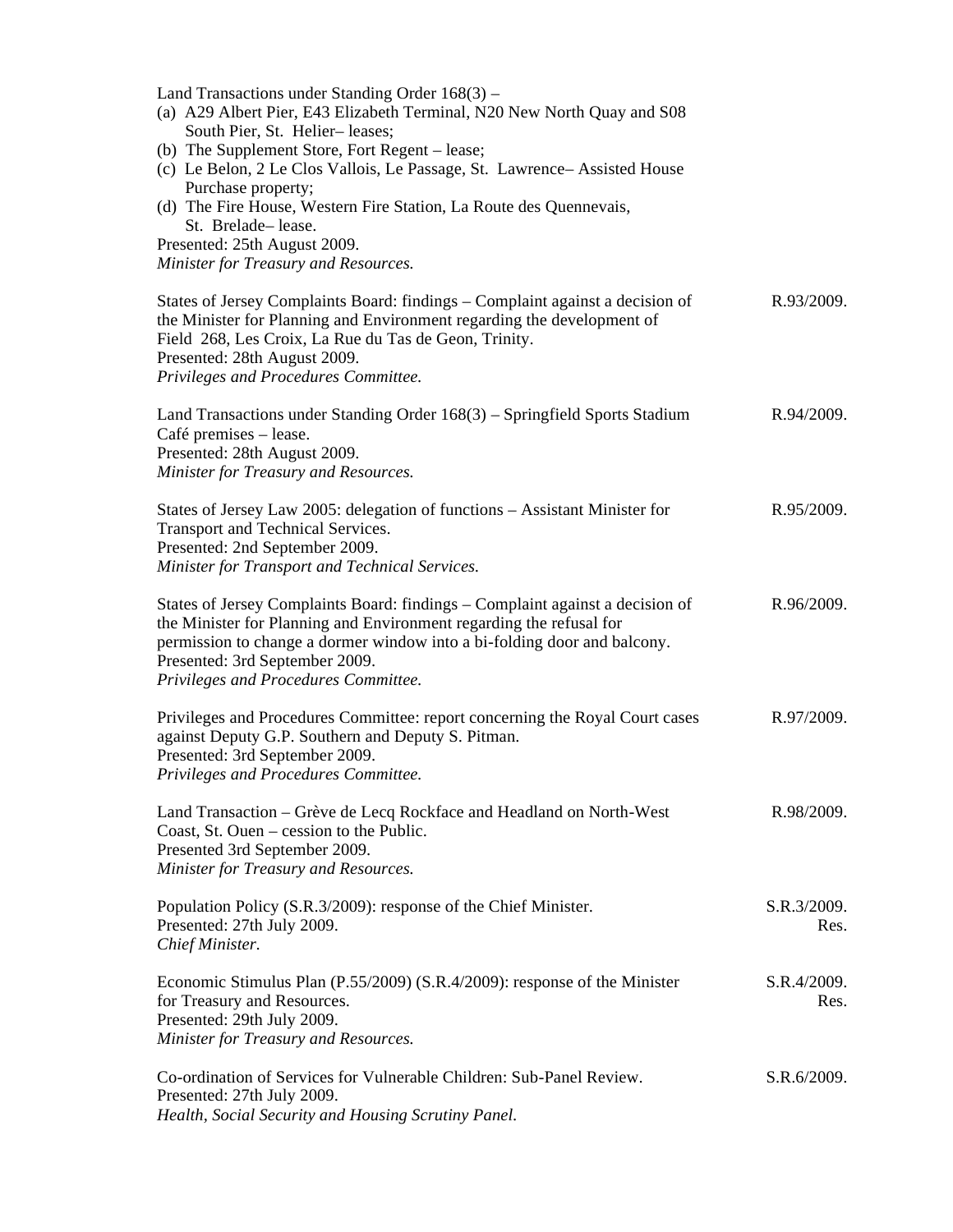S.R.7/2009.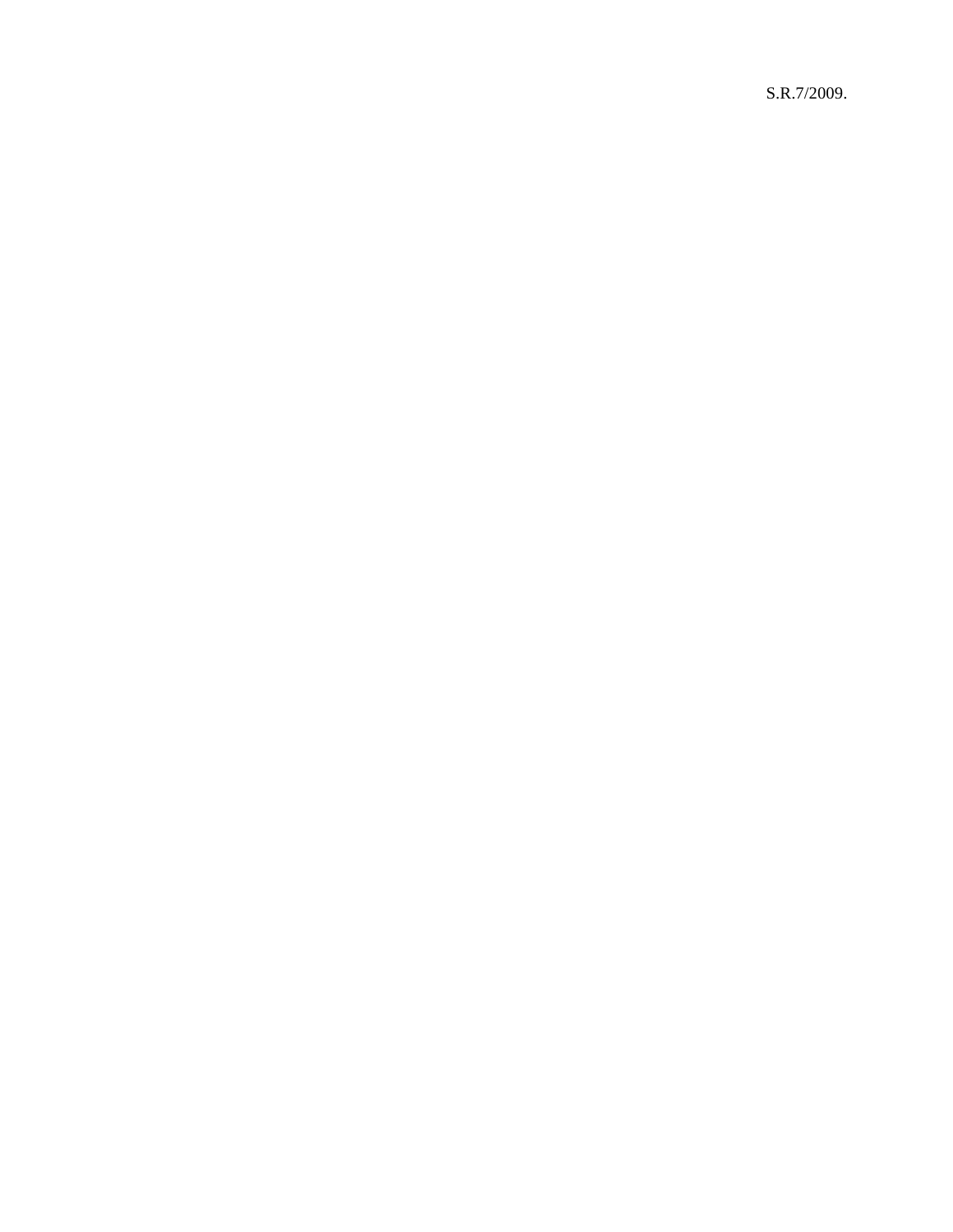Prison Board of Visitors. Presented: 18th August 2009. *Education and Home Affairs Scrutiny Panel.*

| Air Quality Review: report of the Environment Scrutiny Panel (S.R.8/2008) –<br>response of the Minister for Planning and Environment.<br>Presented: 28th July 2009.<br>Minister for Planning and Environment.                                  | S.R.8/2008.<br>Res.     |
|------------------------------------------------------------------------------------------------------------------------------------------------------------------------------------------------------------------------------------------------|-------------------------|
| Air Quality Review: report of the Environment Scrutiny Panel (S.R.8/2008) –<br>response of the Minister for Health and Social Services.<br>Presented: 20th August 2009.<br>Minister for Health and Social Services.                            | S.R.8/2008.<br>Res.(2)  |
| Long term care of the elderly $(S.R.12/2008)$ : response of the Minister for<br>Social Security.<br>Presented: 21st July 2009.<br>Minister for Social Security.                                                                                | S.R.12/2008.<br>Res.(3) |
| Urban Regeneration Review (S.R.15/2008): response of the Minister for<br>Planning and Environment.<br>Presented: 28th July 2009.<br>Minister for Planning and Environment.                                                                     | S.R.15/2008.<br>Res.    |
| Public Accounts Committee: Review of the report of the Comptroller and<br>Auditor General entitled: "Energy from waste plant: management of foreign<br>currency exchange risks".<br>Presented: 10th August 2009.<br>Public Accounts Committee. | P.A.C.1/2009.           |

# **D. NOTIFICATION OF LODGED PROPOSITIONS**

| Composition and election of the States: revised structure $(P.72/2009)$ – second<br>amendment.<br>Lodged: 28th July 2009.<br>Connétable of St. Clement.                                                    | P.72/2009.<br>Amd. $(2)$<br>(re-issue) |
|------------------------------------------------------------------------------------------------------------------------------------------------------------------------------------------------------------|----------------------------------------|
| Composition and election of the States: revised structure $(P.72/2009)$ – second<br>amendment $(P.72/2009 \text{ And.}(2))$ - amendment.<br>Lodged: 18th August 2009.<br>Deputy T.M. Pitman of St. Helier. | P.72/2009.<br>Amd. $(2)$<br>Amd.       |
| Composition and election of the States: revised structure $(P.72/2009)$ – third<br>amendment.<br>Lodged: 18th August 2009.<br>Deputy T.M. Pitman of St. Helier.                                            | P.72/2009.<br>Amd. $(3)$               |
| Composition and election of the States: revised structure $(P.72/2009)$ – fourth<br>amendment.<br>Lodged: 4th September 2009.<br>Deputy of St. Mary.                                                       | P.72/2009.<br>Amd. $(4)$               |
| States of Jersey Complaints Panel: appointment of members.<br>Lodged: 21st July 2009.                                                                                                                      | P.116/2009.                            |

*Privileges and Procedures Committee.*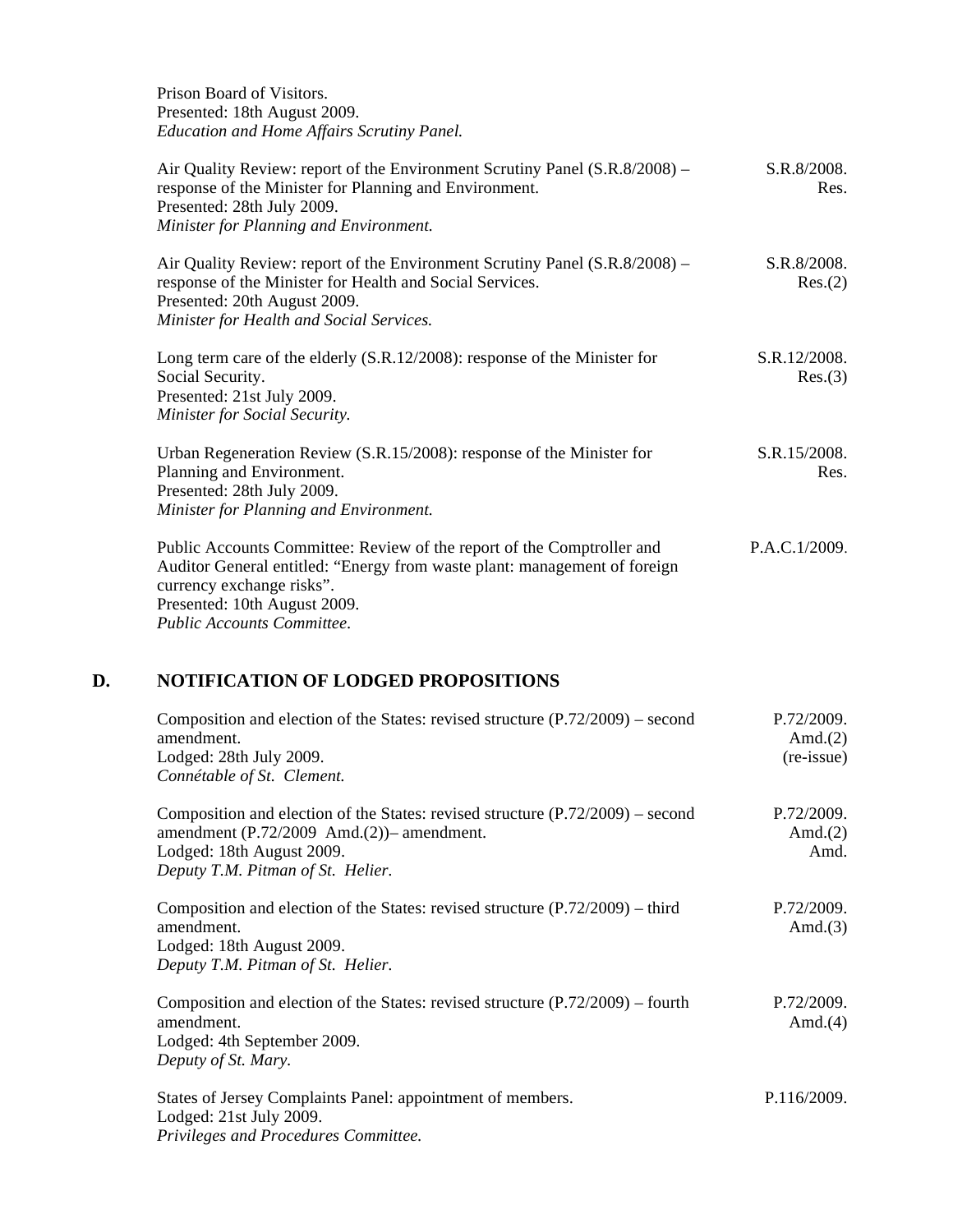| Draft Annual Business Plan 2010.<br>Lodged: 21st July 2009.<br>Chief Minister.                                                                                    | P.117/2009.         |
|-------------------------------------------------------------------------------------------------------------------------------------------------------------------|---------------------|
| Draft Annual Business Plan 2010 (P.117/2009): amendment.<br>Lodged: 24th August 2009.<br>Deputy G.P. Southern of St. Helier.                                      | P.117/2009.<br>Amd. |
| Rôle of the unelected members of the States: review – appointment of<br>chairman and members.<br>Lodged: 23rd July 2009.<br>Deputy of St. Martin.                 | P.118/2009.         |
| Wheel clamping: introduction of legislation.<br>Lodged: 28th July 2009.<br>Deputy P.V.F. Le Claire of St. Helier.                                                 | P.119/2009.         |
| Draft Gambling (2010 Fees) (Jersey) Regulations 200-.<br>Lodged: 28th July 2009.<br>Minister for Economic Development.                                            | P.120/2009.         |
| Police Act 1997: extension of Part V to Jersey by Order in Council.<br>Lodged: 29th July 2009.<br>Chief Minister.                                                 | P.121/2009.         |
| Custody Visitor Scheme.<br>Lodged: 3rd August 2009.<br>Deputy of St. Martin.                                                                                      | P.122/2009.         |
| Custody Visitor Scheme (P.122/2009): amendment.<br>Lodged: 25th August 2009.<br>Minister for Home Affairs.                                                        | P.122/2009.<br>Amd. |
| Draft Marriage and Civil Status (Amendment No. 3) (Jersey) Law 200.<br>Lodged: 5th August 2009.<br>Minister for Home Affairs.                                     | P.123/2009.         |
| Law Society Disciplinary Panel: appointment of lay member.<br>Lodged: 7th August 2009.<br>Chief Minister.                                                         | P.124/2009.         |
| Public Employees Contributory Retirement Scheme Committee of<br>Management: membership.<br>Lodged: 11th August 2009.<br>Chief Minister.                           | P.125/2009.         |
| Draft Public Employees (Contributory Retirement Scheme) (General)<br>(Amendment No. 10) (Jersey) Regulations 200.<br>Lodged: 11th August 2009.<br>Chief Minister. | P.126/2009.         |
| Jersey Law Commission: re-appointment of Chairman and Commissioner.<br>Lodged: 13th August 2009.<br>Chief Minister.                                               | P.127/2009.         |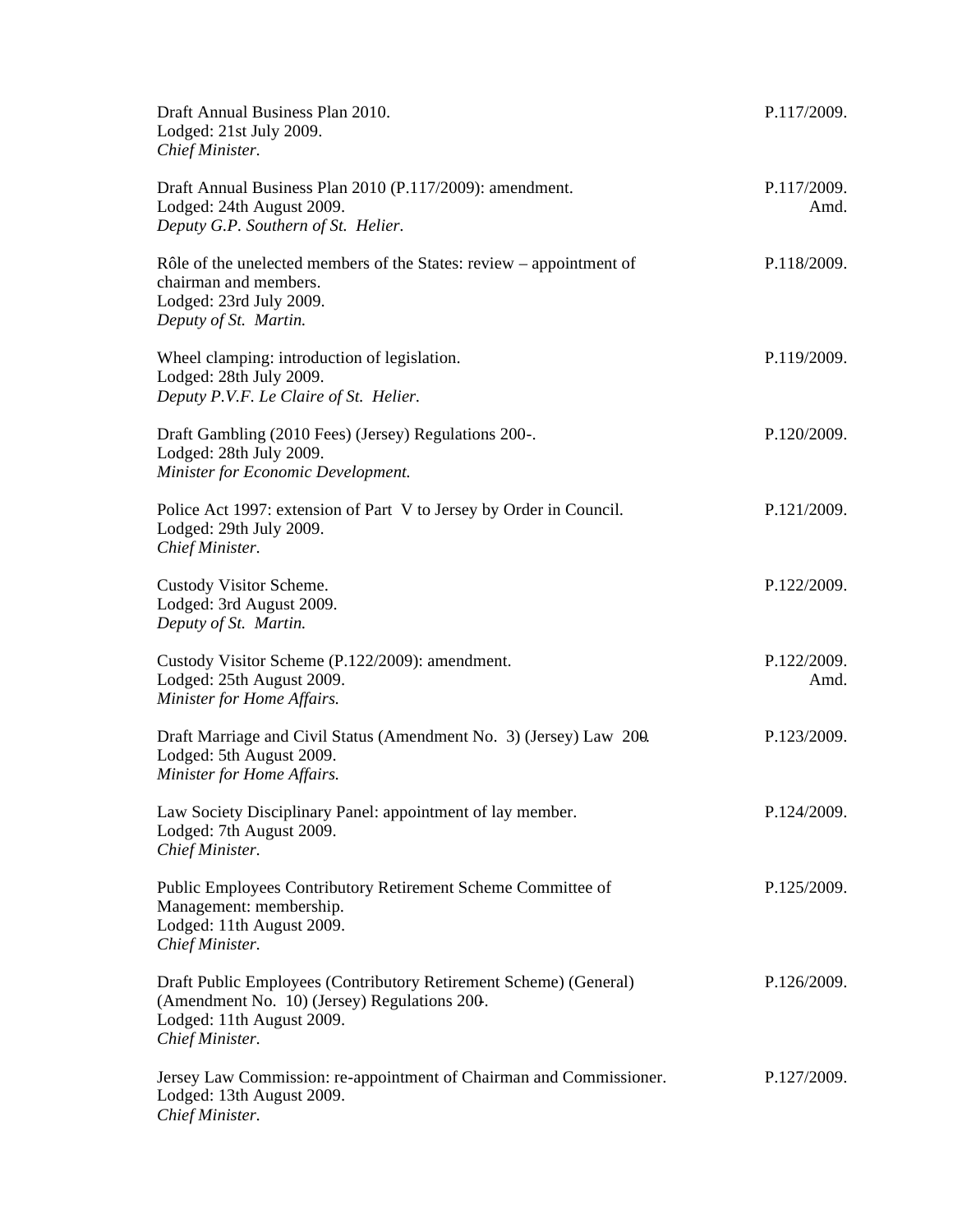| Draft Road Traffic (No. 59) (Jersey) Regulations 200.<br>Lodged: 18th August 2009.<br>Minister for Home Affairs.                                           | P.128/2009. |
|------------------------------------------------------------------------------------------------------------------------------------------------------------|-------------|
| Jersey Police Complaints Authority: appointment of Chairman and members.<br>Lodged: 18th August 2009.<br>Minister for Home Affairs.                        | P.129/2009. |
| Rental Deposit Scheme to protect tenants' deposits.<br>Lodged: 18th August 2009.<br>Deputy G.P. Southern of St. Helier.                                    | P.130/2009. |
| Verita Investigation: extension to cover exclusion of Consultant Obstetrician<br>and Gynaecologist.<br>Lodged: 18th August 2009.<br>Deputy of St. Martin.  | P.131/2009. |
| Draft Sex Offenders (Jersey) Law 200-.<br>Lodged: 19th August 2009.<br>Minister for Home Affairs.                                                          | P.132/2009. |
| Draft Amendment (No. 12) of the Standing Orders of the States of Jersey.<br>Lodged: 19th August 2009.<br>Privileges and Procedures Committee.              | P.133/2009. |
| Draft Protection of Children (Cigarette Lighter Refill) (Jersey) Regulations<br>$200-.$<br>Lodged: 24th August 2009.<br>Minister for Economic Development. | P.134/2009. |
| Millennium Town Park: funding from the Stabilisation Fund.<br>Lodged: 24th August 2009.<br>Deputy G.P. Southern of St. Helier.                             | P.135/2009. |
| Civil Partnerships.<br>Lodged: 4th September 2009.<br>Chief Minister.                                                                                      | P.136/2009. |
| Draft Companies (Amendment No. 4) (Jersey) Regulations 200.<br>Lodged: 4th September 2009.<br>Minister for Economic Development.                           | P.137/2009. |

# **E. WITHDRAWAL OF LODGED PROPOSITIONS**

In accordance with Standing Order 34(1), the proposers of the following propositions lodged 'au Greffe' have informed the Greffier of the States that they are to be withdrawn –

| Ann Court Site, St. Helier: use for sheltered social housing for the over 55s. | P.43/2009. |
|--------------------------------------------------------------------------------|------------|
| Lodged: 27th March 2009.                                                       |            |
| Deputy J.A. Martin of St. Helier.                                              |            |
|                                                                                |            |

| Draft Gambling (2010 Fees) (Jersey) Regulations 200-. | P.120/2009. |
|-------------------------------------------------------|-------------|
| Lodged: 28th July 2009.                               |             |
| <b>Minister for Economic Development.</b>             |             |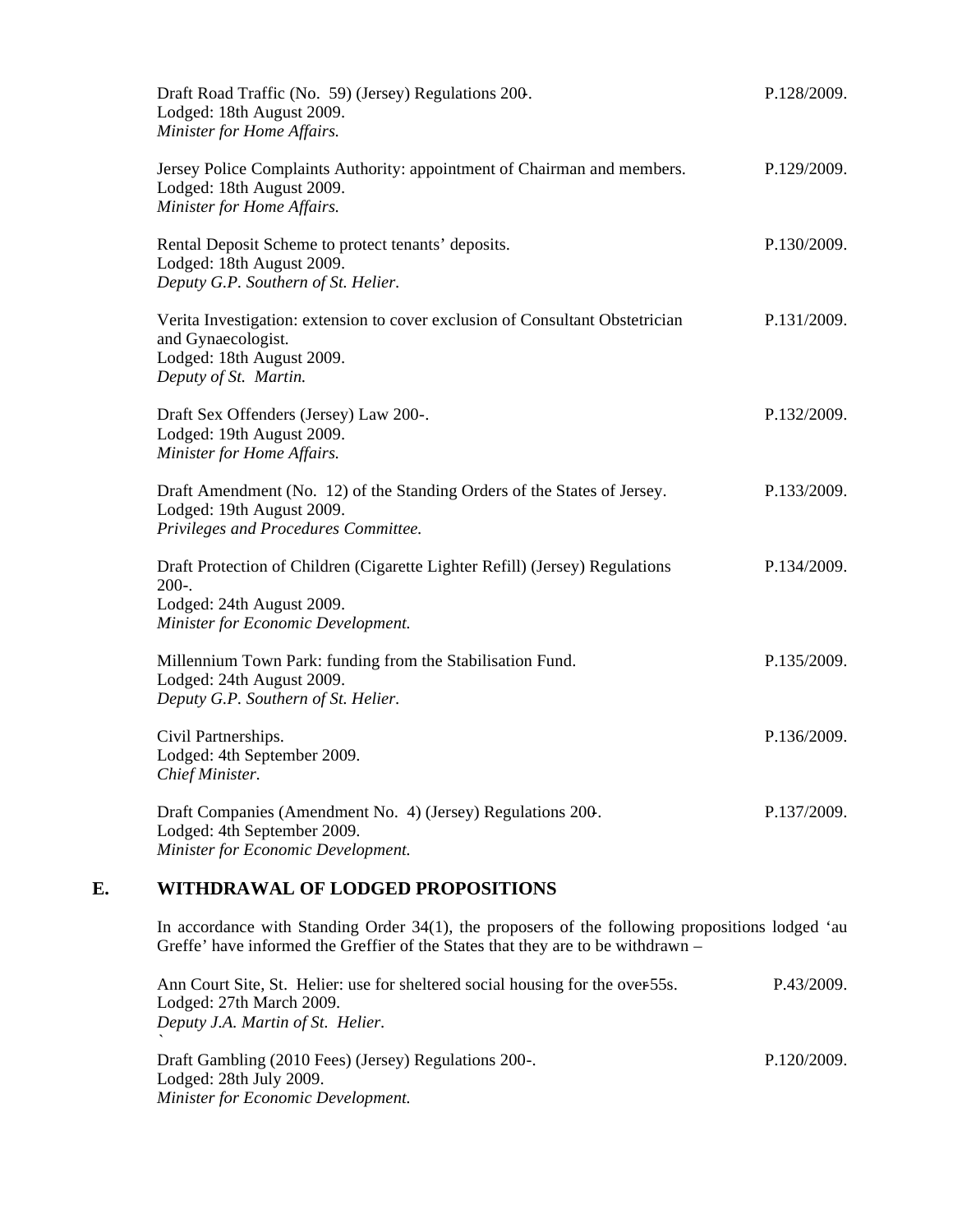# **F. APPOINTMENT OF MINISTERS, COMMITTEES AND PANELS**

# **G. MATTERS OF PRIVILEGE**

### **H. PETITIONS**

### **I. QUESTIONS**

(a) – **Written Questions** *(attached)*

- 1. The Minister for Economic Development will table an answer to a question asked by the Deputy of St. John regarding the re-fit of the fisheries vessel the Norman Le Brocq.
- 2 The Minister for Transport and Technical Services will table an answer to a question asked by the Deputy of St. John regarding the completion dates of works undertaken at Les Charrières de Bonne Nuit.
- 3. The Minister for Treasury and Resources will table an answer to a question asked by the Deputy of St. John regarding the funding of the Energy from Waste Plant and the pre-purchase of Euros.
- 4. The Minister for Treasury and Resources will table an answer to a question asked by the Deputy of St. John regarding the settlement of accounts by Harcourt.
- 5. The Minister for Economic Development will table an answer to a question asked by the Deputy of St. Mary regarding the compensation payments to Alternate Insurance Services Limited investors.
- 6. The Chairman of the Comité des Connétables will table an answer to a question asked by the Deputy of St. Mary regarding the rôle of parish assemblies in the democratic life of the Island.
- 7. The Minister for Planning and Environment will table an answer to a question asked by the Deputy of St. Mary regarding conditions imposed on developers and contractors when granting planning permission for the Castle Quays development.
- 8. The Minister for Health and Social Services will table an answer to a question asked by Deputy A.E. Jeune of St. Brelade regarding nurses and midwives employed by Health and Social Services.
- 9. The Minister for Education, Sport and Culture will table an answer to a question asked by Senator B.E. Shenton regarding the detailed breakdown of grades at 'A' level by Hautlieu students.
- 10. The Minister for Education, Sport and Culture will table an answer to a question asked by Senator B.E. Shenton regarding the detailed breakdown of G.C.S.E grades by students in the non fee paying sector.
- 11. The Minister for Transport and Technical Services will table an answer to a question asked by the Deputy of St. Mary regarding the tipping of inert waste at La Collette.
- 12. The Minister for Treasury and Resources will table an answer to a question asked by the Deputy of St. Mary regarding the overspend on the incinerator to date.
- 13. The Minister for Home Affairs will table an answer to a question asked by Deputy R.G. Le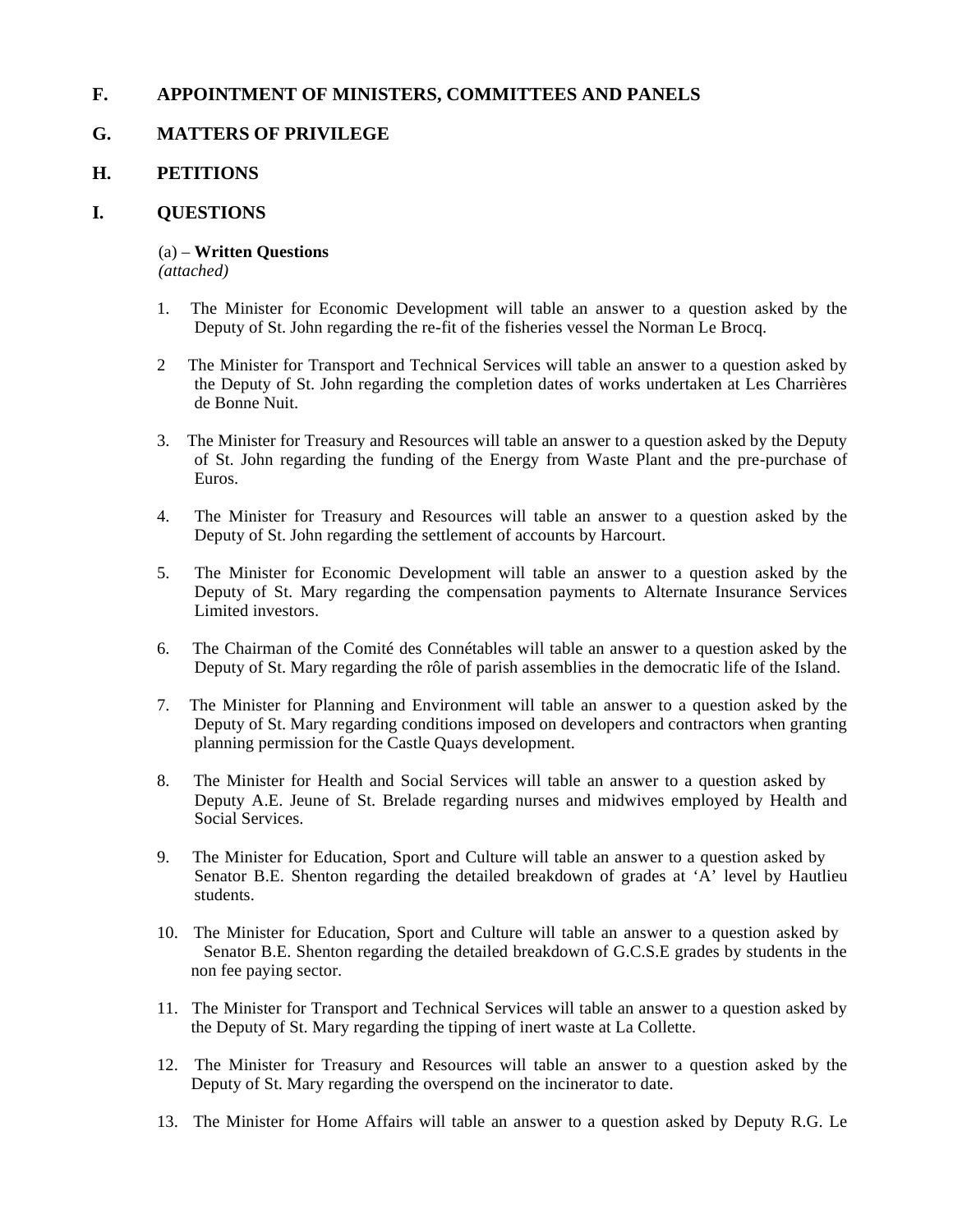- Hérissier of St. Saviour regarding the annual cost of imprisoning an inmate at H.M.P. La Moye and the cost of security for an overnight hospital stay for an inmate.
- 14. The Minister for Health and Social Services will table an answer to a question asked by Deputy R.G. Le Hérissier of St. Saviour regarding the savings measures proposed before the summer recess.
- 15. The Minister for Health and Social Services will table an answer to a question asked by the Deputy of St. Martin regarding the Verita investigation and issues relating to the Locum Consultant Gynaecologist.
- 16. The Minister for Health and Social Services will table an answer to a question asked by the Deputy of St. Martin regarding the Verita investigation and issues relating to a Senior Consultant Gynaecologist.

#### **(b) – Oral Questions**

(120 minutes)

1. Deputy J.A. Hilton of St. Helier will ask the following question of the Minister for Health and Social Services –

 "Would the Minister explain the criteria used when applying for a Secure Accommodation Order for young people in the care of the Children's Service and state how many Orders have been applied for during the past two years and how many have been refused by the Court when dealing with the matter?"

2. Deputy M. Tadier of St. Brelade will ask the following question of the Minister for Economic Development –

 "Can the Minister confirm if the administration of Woolworths Jersey is yet completed, whether there is likely to be any cost to the Jersey taxpayer arising from this, if the entire residue of local assets has or will be returned to the UK for distribution to creditors and whether he is satisfied that Jersey creditors are not receiving any unfair advantage over those in the UK?"

3. Deputy T.A. Vallois of St. Saviour will ask the following question of the Minister for Housing –

 "Could the Minister justify the rise of housing rentals by 2.5% as of October 2009 and explain whether this will have a positive economic effect?"

4. Deputy A.K.F. Green of St. Helier will ask the following question of the Chief Minister –

 "Will the Chief Minister advise the Assembly how he proposes to reduce the Customer Service Department from a budget of £447,300 to £277,400 and yet increase the FTE from 11.7 to 12.3 as shown on page 17 of the annex to the draft Annual Business Plan 2010?"

5. Deputy K.C. Lewis of St. Saviour will ask the following question of the Minister for Home Affairs –

 "As many countries now have a zero tolerance approach to drink driving, does the Minister consider this policy should be introduced in Jersey, and, if not, why not?"

6. The Deputy of St. John will ask the following question of the Chief Minister –

 "Given that Hospitals and emergency services work 24/7 and that the States is totally reliant on its computer systems, would the Chief Minister advise why support staff from the Computer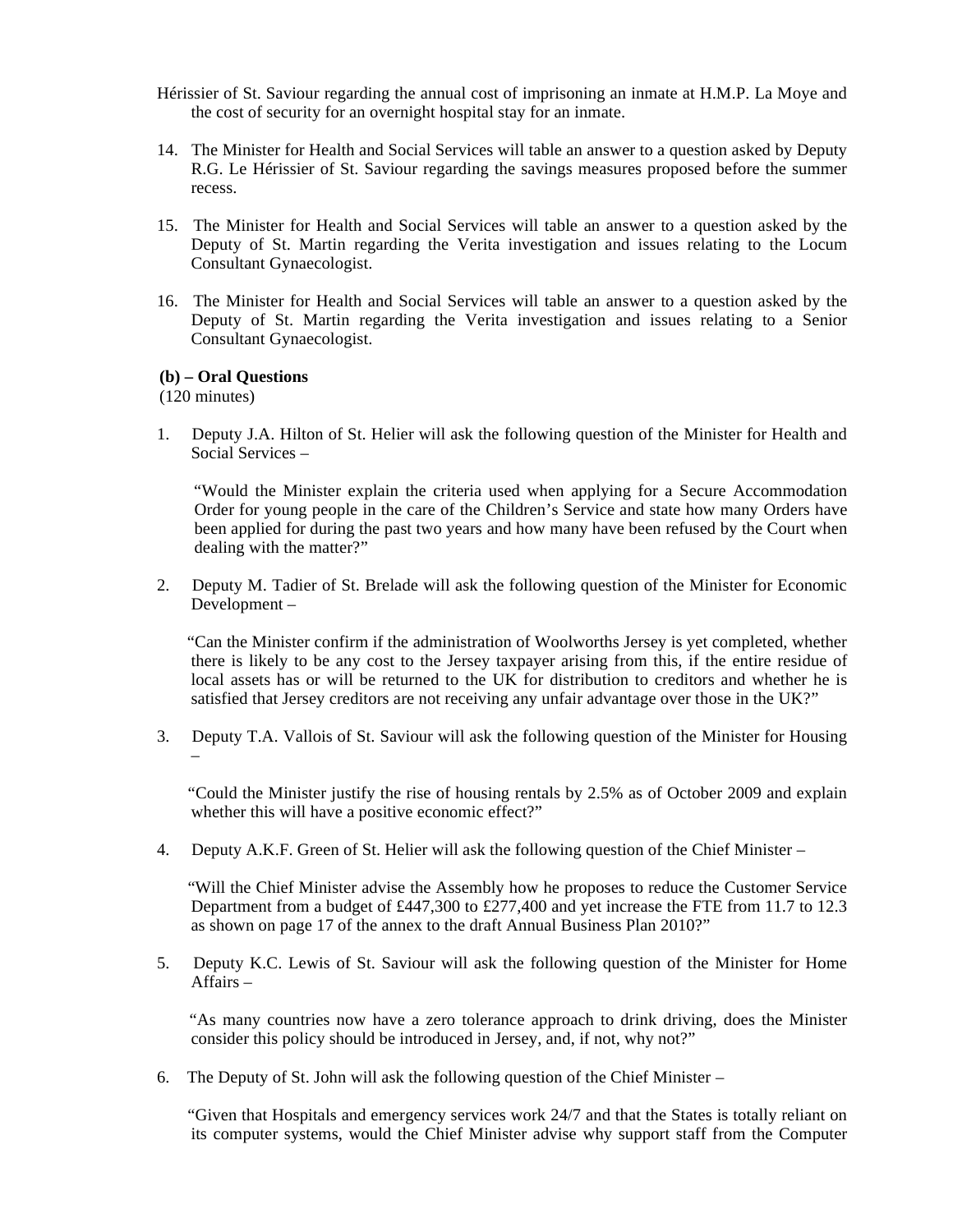Services department are not on duty 24/7 to provide technological support in the event of a system breakdown?"

7. Deputy A.E. Jeune of St. Brelade will ask the following question of the Minister for Education, Sport and Culture –

 "Could the Minister please advise the Assembly of the number of Jersey students known to have attended university to study for a nursing diploma or degree, giving the number by year of entry over the past 5 years; the number who plan to commence such study this coming academic year; and the number who have returned to Jersey following qualification in the past 5 years?"

8. Deputy R.G. Le Hérissier of St. Saviour will ask the following question of the Minister for Economic Development –

 "Does the Minister regard the new Jersey Post scheme (Ship2Me) as compatible with the 'Think Twice Buy Local' policy of his Department?"

9. The Deputy of St. Martin will ask the following question of the Minister for Health and Social Services –

 "Given that on 30th June 2009 the Minister stated "that accommodation for Verita will no longer be available on Health and Social Services Department premises and interviews will also take place away from HSSD", will the Minister assure Members that no interviews have taken place on HSSD premises and Verita personnel have not held meetings with any of the Department's Senior Management Team either on or off HSSD premises since?"

10. Deputy K.C. Lewis of St. Saviour will ask the following question of the Minister for Education, Sport and Culture –

 "As the Swedish Island of Gotland is planning to build a competition size swimming pool to challenge Jersey for the 2015 Island Games, is the Minister satisfied that the pool facilities in Jersey will be adequate?"

11. The Deputy of Grouville will ask the following question of the Minister for Transport and Technical Services –

 "Would the Minister confirm whether Connex is offering unscheduled services that would otherwise be undertaken by private coach companies and, if so, would he state whether this is appropriate for a company that is subsidised by the taxpayer?"

12. Deputy J.A. Martin of St. Helier will ask the following question of the Chairman of the Comité des Connétables –

 "What laws, if any, need to be changed and in what timescale, in order to train the honorary police to be able to support the States of Jersey Police in any parish in which an additional police presence could be required on certain nights?"

13. The Deputy of Grouville will ask the following question of the Minister for Economic Development –

 "Would the Minister inform members whether he intends to bring forward proposals to introduce the UK National Lottery to Jersey in the near future and, if so, state when this will be done so that additional funds are available to the cultural and heritage organisations in the Island that are currently suffering from a funding crisis?"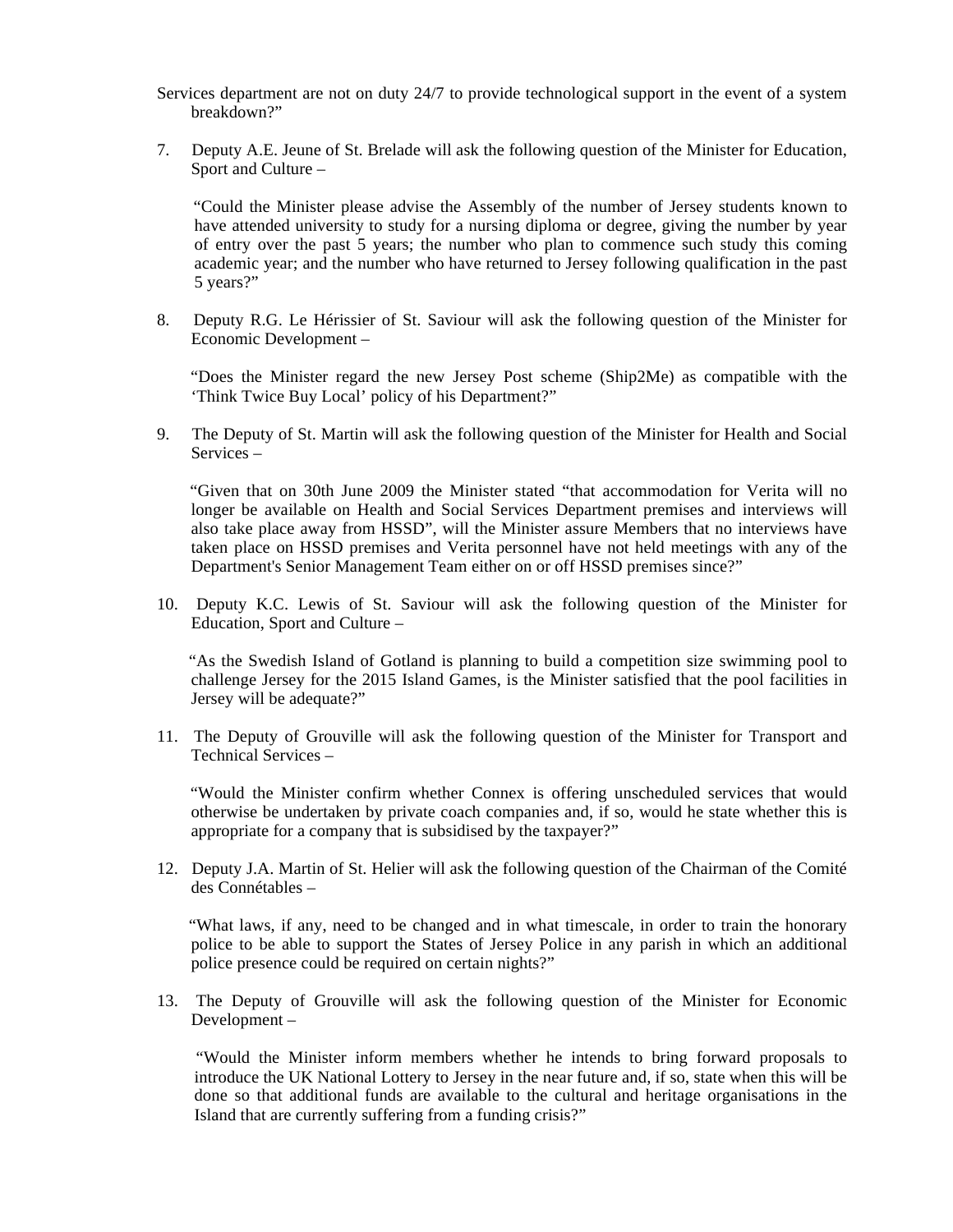14. Deputy R.G. Le Hérissier of St. Saviour will ask the following question of the Chief Minister –

 "What role, if any, does the Minister see for backbenchers in formulating policy with respect to external affairs?"

15. The Deputy of St. Martin will ask the following question of the Chief Minister –

 "Will the Chief Minister assure Members that the Panel to review the continuing need for suspensions is operating in line with P.98/2009 approved by the States on 1st July 2009 and advise what steps, if any, have been taken to ensure that suspended States employees are informed that they are now able to seek a review for the continuation of their suspensions?"

16. Deputy M. Tadier of St. Brelade will ask the following question of the President of the Chairmen's Committee –

 "Will the Chairman inform members of the rationale behind requiring members of the so-called 'unaccredited media' to give three days notice if they wish to film a Scrutiny hearing, when this same notice period does not apply to members of the established media?"

17. Deputy J.A. Martin of St. Helier will ask the following question of the Minister for Home Affairs –

 "Would the Minister consider introducing a low cost formal identity card, issued following the production of a valid passport, which would obviate the present need for young people to carry their £72 passports as proof of age when entering licences premises?"

#### **(c) – Questions to Ministers without notice (30 minutes) –**

1st question period – Minister for Education, Sport and Culture

2nd question period – Minister for Health and Social Services

# **J. PERSONAL STATEMENTS**

# **K. STATEMENTS ON A MATTER OF OFFICIAL RESPONSIBILITY**

### **L. PUBLIC BUSINESS**

| Electricity tariffs: Regulations under Article 22 of the Electricity (Jersey) Law<br>1937.<br>Lodged: 24th March 2009.                                                                 | P.41/2009.             |
|----------------------------------------------------------------------------------------------------------------------------------------------------------------------------------------|------------------------|
| Senator A. Breckon.                                                                                                                                                                    |                        |
| Electricity tariffs: Regulations under Article 22 of the Electricity (Jersey) Law<br>1937 (P.41/2009) – comments.<br>Presented: 27th April 2009.<br>Minister for Economic Development. | P.41/2009.<br>Com.     |
| $\mathbf{F1}$ , it is an and it is a contract of $\mathbf{F1}$                                                                                                                         | $P_{11}$ $\sim$ $\sim$ |

Electricity Tariffs: Regulations under Article 22 of the Electricity (Jersey) Law 1937 (P.41/2009) – comments. Presented: 4th September 2009. *Minister for Treasury and Resources.* P.41/2009. Com.(2)

Electricity tariffs: Regulations under Article 22 of the Electricity (Jersey) Law P.41/2009.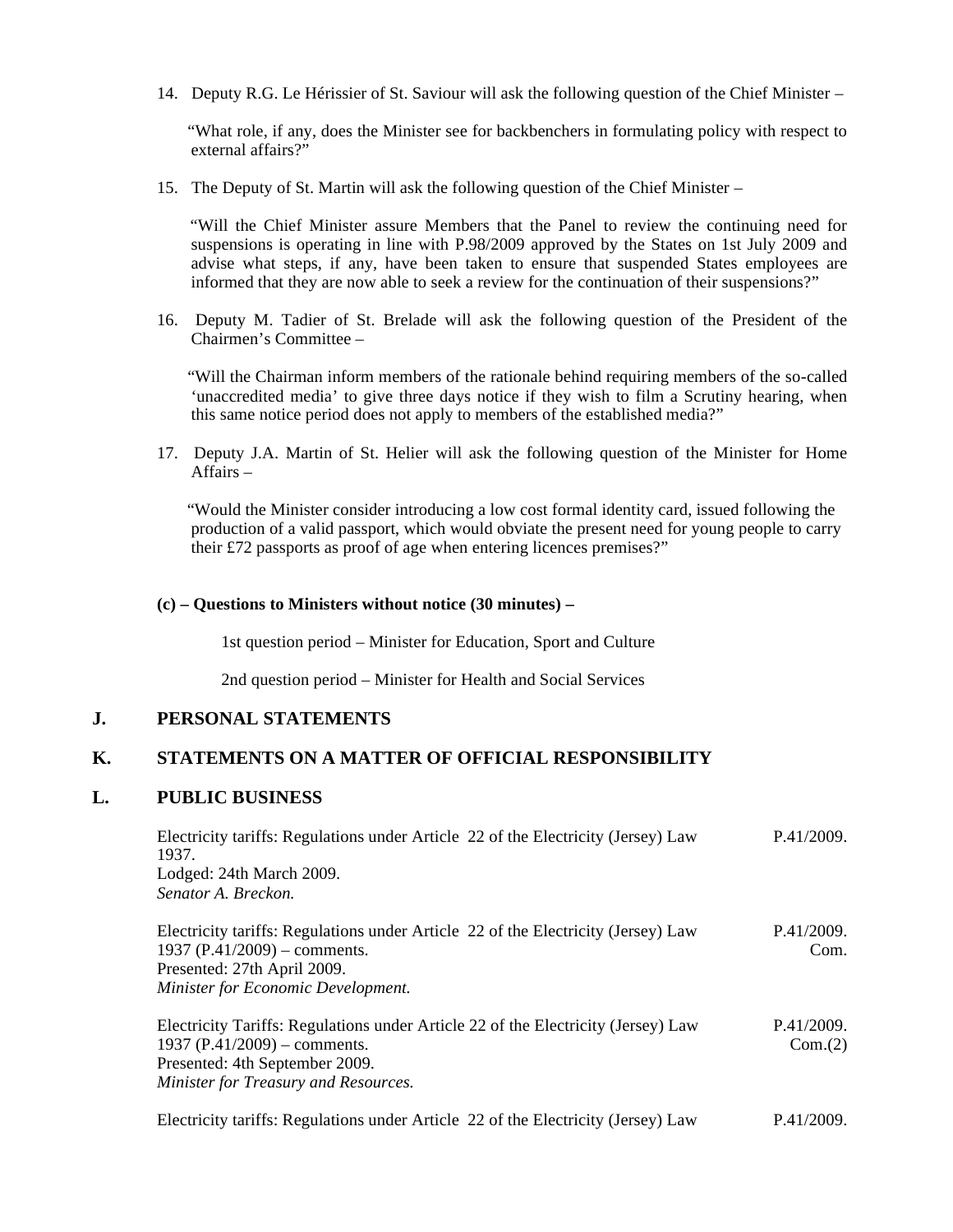| 1937 (P.41/2009) – amendment.<br>Lodged: 26th May 2009.<br>Senator A. Breckon.                                                                                                                        | Amd.                                            |
|-------------------------------------------------------------------------------------------------------------------------------------------------------------------------------------------------------|-------------------------------------------------|
| Composition and election of the States: revised structure.<br>Lodged: 19th May 2009.<br>Privileges and Procedures Committee.                                                                          | P.72/2009.                                      |
| Composition and election of the States: revised structure $(P.72/2009)$ –<br>comments.<br>Presented: 18th June 2009.<br>Minister for Treasury and Resources.                                          | P.72/2009.<br>Com.                              |
| Composition and election of the States: revised structure $(P.72/2009)$ –<br>amendment.<br>Lodged: 25th June 2009.<br>Deputy of St. Martin.                                                           | P.72/2009.<br>Amd.                              |
| Composition and election of the States: revised structure $(P.72/2009)$ – second<br>amendment.<br>Lodged: 28th July 2009.<br>Connétable of St. Clement.                                               | P.72/2009.<br>Amd. $(2)$<br>$(re\text{-}issue)$ |
| Composition and election of the States: revised structure $(P.72/2009)$ – second<br>amendment $(P.72/2009$ Amd. $(2))$ - amendment.<br>Lodged: 18th August 2009.<br>Deputy T.M. Pitman of St. Helier. | P.72/2009.<br>Amd. $(2)$<br>Amd.                |
| Composition and election of the States: revised structure $(P.72/2009)$ – third<br>amendment.<br>Lodged: 18th August 2009.<br>Deputy T.M. Pitman of St. Helier.                                       | P.72/2009.<br>Amd. $(3)$                        |
| Composition and election of the States: revised structure $(P.72/2009)$ – fourth<br>amendment.<br>Lodged: 4th September 2009.<br>Deputy of St. Mary.                                                  | P.72/2009.<br>Amd. $(4)$                        |
| Ann Court housing site, St. Helier: temporary use.<br>Lodged: 30th June 2009.<br>Connétable of St. Helier.                                                                                            | P.108/2009.                                     |
| Ann Court housing site, St. Helier: temporary use (P.108/2009)– comments.<br>Presented: 8th July 2009.<br>Minister for Housing.                                                                       | P.108/2009.<br>Com.                             |
| Composition and election of the States: single election day each year.<br>Lodged: 30th June 2009.<br>Deputy J.A.N. Le Fondré of St. Lawrence.                                                         | P.109/2009.                                     |
| Composition and election of the States: single election day each year<br>$(P.109/2009)$ – comments.<br>Presented: 14th July 2009.<br>Privileges and Procedures Committee.                             | P.109/2009.<br>Com.                             |
| Criminal Injuries Compensation Scheme: revised Scheme.                                                                                                                                                | P.113/2009.                                     |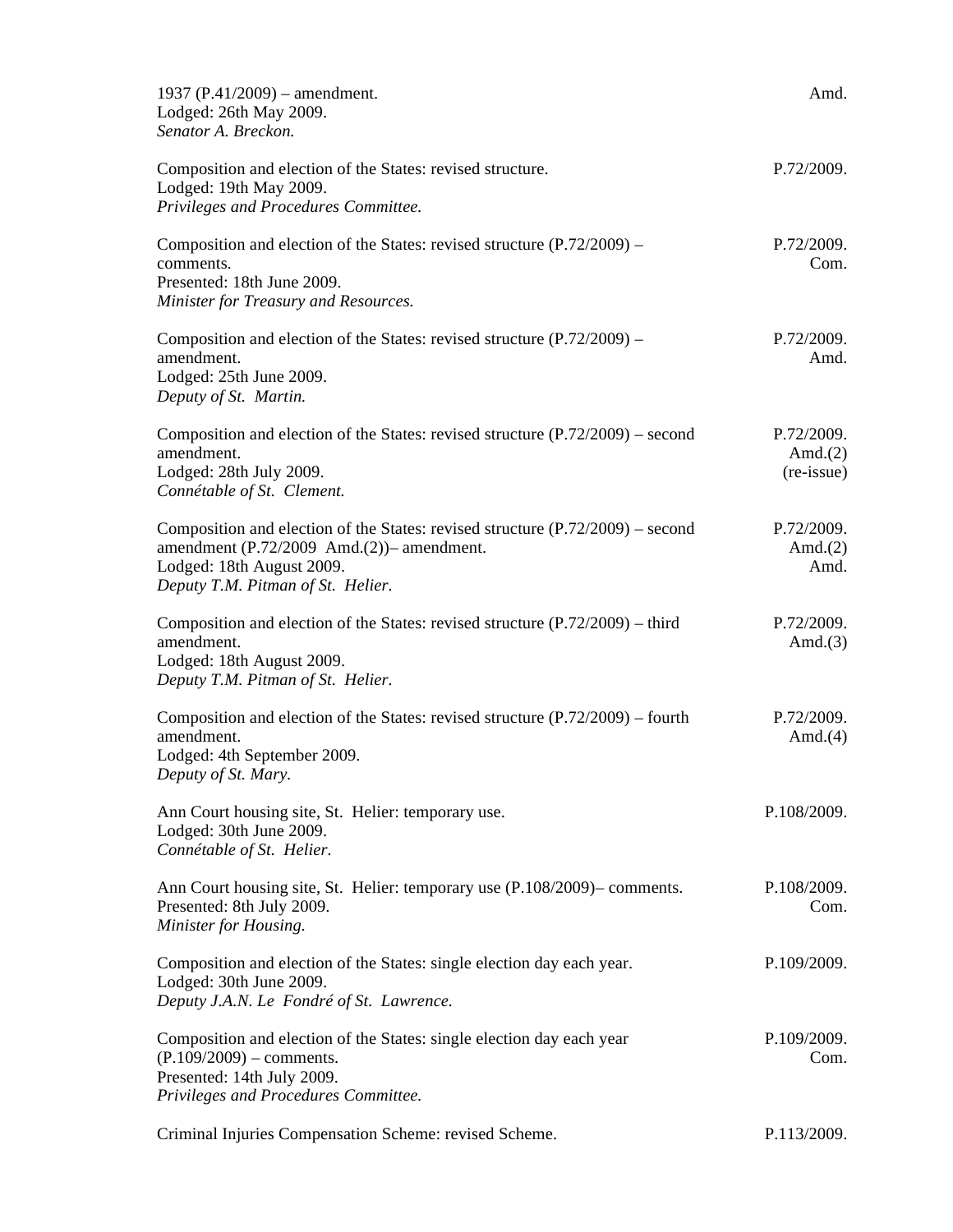Lodged: 8th July 2009. *Minister for Home Affairs.*

NOTE: The Greffier has been advised by the proposers of the following propositions that, in accordance with Standing Order  $32$ , which requires at least two clear working days' notice to be given before the meeting date for a proposition not previously agreed to be debated, they wish for their propositions to be considered by the States at this meeting. This matter will be considered at the start of this meeting –

| States of Jersey Complaints Panel: appointment of members.<br>Lodged: 21st July 2009.<br>Privileges and Procedures Committee.                                                      | P.116/2009.         |
|------------------------------------------------------------------------------------------------------------------------------------------------------------------------------------|---------------------|
| Rôle of the unelected members of the States: review – appointment of chairman<br>and members.<br>Lodged: 23rd July 2009.<br>Deputy of St. Martin.                                  | P.118/2009.         |
| Rôle of the unelected members of the States: review – appointment of chairman<br>and members $(P.118/2009)$ – comments.<br>Presented: 4th September 2009.<br>Council of Ministers. | P.118/2009.<br>Com. |
| Police Act 1997: extension of Part V to Jersey by Order in Council.<br>Lodged: 29th July 2009.<br>Chief Minister.<br>(Cannot be debated until 9th September 2009)                  | P.121/2009.         |
| Custody Visitor Scheme.<br>Lodged: 3rd August 2009.<br>Deputy of St. Martin.                                                                                                       | P.122/2009.         |
| Custody Visitor Scheme (P.122/2009): amendment.<br>Lodged: 25th August 2009.<br>Minister for Home Affairs.                                                                         | P.122/2009.<br>Amd. |
| Law Society Disciplinary Panel: appointment of lay member.<br>Lodged: 7th August 2009.<br>Chief Minister.                                                                          | P.124/2009.         |
| Public Employees Contributory Retirement Scheme Committee of<br>Management: membership.<br>Lodged: 11th August 2009.<br>Chief Minister.                                            | P.125/2009.         |
| Jersey Law Commission: re-appointment of Chairman and Commissioner.<br>Lodged: 13th August 2009.<br>Chief Minister.                                                                | P.127/2009.         |
| Verita Investigation: extension to cover exclusion of Consultant Obstetrician<br>and Gynaecologist.<br>Lodged: 18th August 2009.<br>Deputy of St. Martin.                          | P.131/2009.         |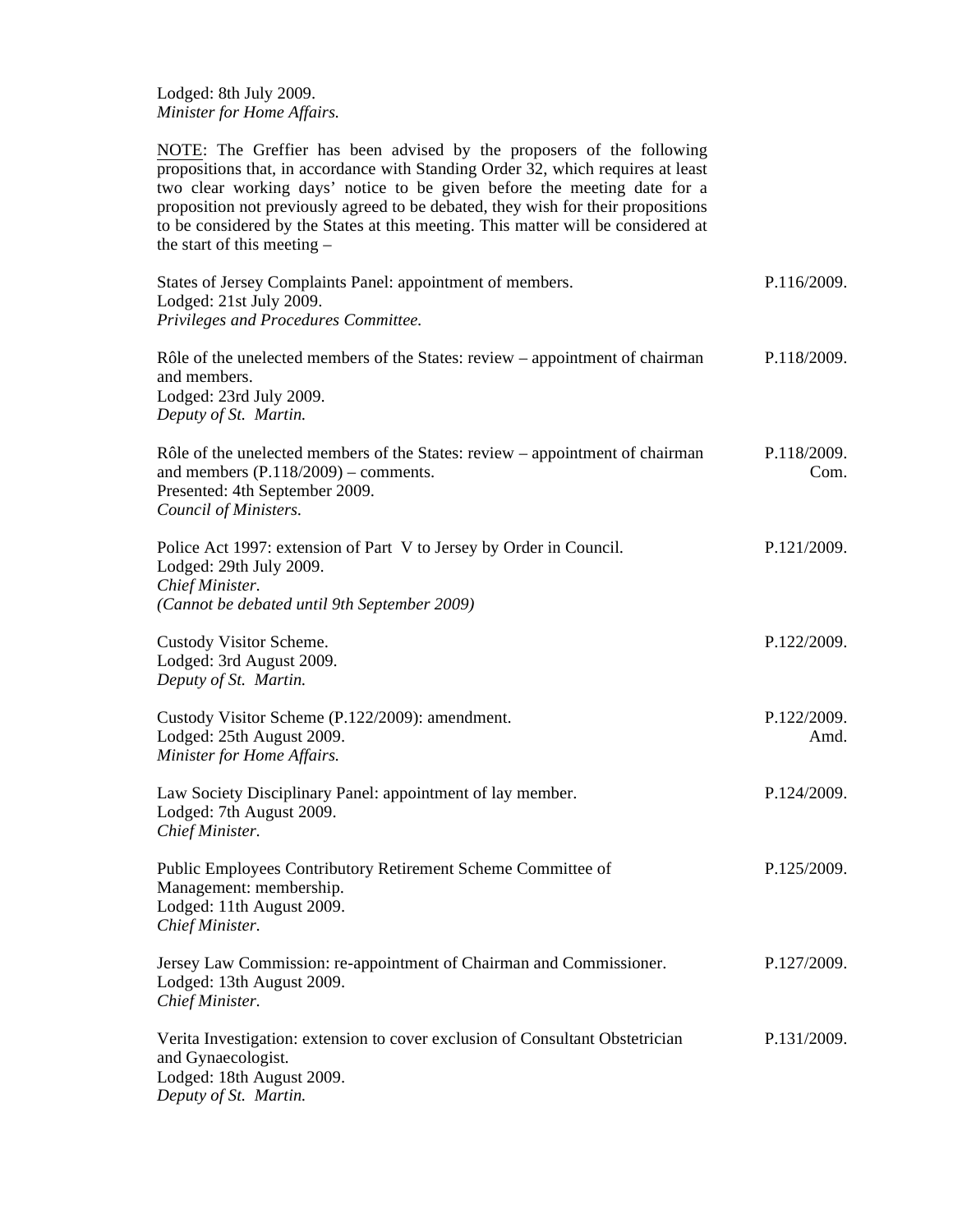# **M. ARRANGEMENT OF PUBLIC BUSINESS**

# **22nd September 2009**

| Draft Annual Business Plan 2010.<br>Lodged: 21st July 2009.<br>Chief Minister.                                                                                                | P.117/2009.         |
|-------------------------------------------------------------------------------------------------------------------------------------------------------------------------------|---------------------|
| Draft Annual Business Plan 2010 (P.117/2009): amendment.<br>Lodged: 24th August 2009.<br>Deputy G.P. Southern of St. Helier.                                                  | P.117/2009.<br>Amd. |
| Child abuse compensation claims: freedom of expression for survivors.<br>Lodged: 6th April 2009.<br>Senator S. Syvret.                                                        | P.49/2009.          |
| Child abuse compensation claims: freedom of expression for survivors<br>$(P.49/2009)$ – comments.<br>Presented: 11th May 2009.<br>Council of Ministers.                       | P.49/2009.<br>Com.  |
| Child abuse compensation claims: freedom of expression for survivors<br>$(P.49/2009)$ – amendment.<br>Lodged: 29th April 2009.<br>Council of Ministers.                       | P.49/2009.<br>Amd.  |
| 6th October 2009                                                                                                                                                              |                     |
| Property and Infrastructure Regeneration: the States of Jersey Development<br>Company Limited.<br>Lodged: 2nd June 2009.<br>Council of Ministers.                             | P.79/2009.          |
| Property and Infrastructure Regeneration: the States of Jersey Development<br>Company Limited (P.79/2009) – amendment.<br>Lodged: 8th June 2009.<br>Connétable of St. Helier. | P.79/2009.<br>Amd.  |
| Draft Honorary Police (Repeals) (Jersey) Law 200-.<br>Lodged: 13th July 2009.<br>Comité des Connétables.                                                                      | P.114/2009.         |
| Draft Honorary Police (Amendment) (Jersey) Regulations 200-.<br>Lodged: 13th July 2009.<br>Comité des Connétables.                                                            | P.115/2009.         |
| Wheel clamping: introduction of legislation.<br>Lodged: 28th July 2009.<br>Deputy P.V.F. Le Claire of St. Helier.                                                             | P.119/2009.         |
| Draft Marriage and Civil Status (Amendment No. 3) (Jersey) Law 200.<br>Lodged: 5th August 2009.<br>Minister for Home Affairs.                                                 | P.123/2009.         |
| Draft Public Employees (Contributory Retirement Scheme) (General)                                                                                                             | P.126/2009.         |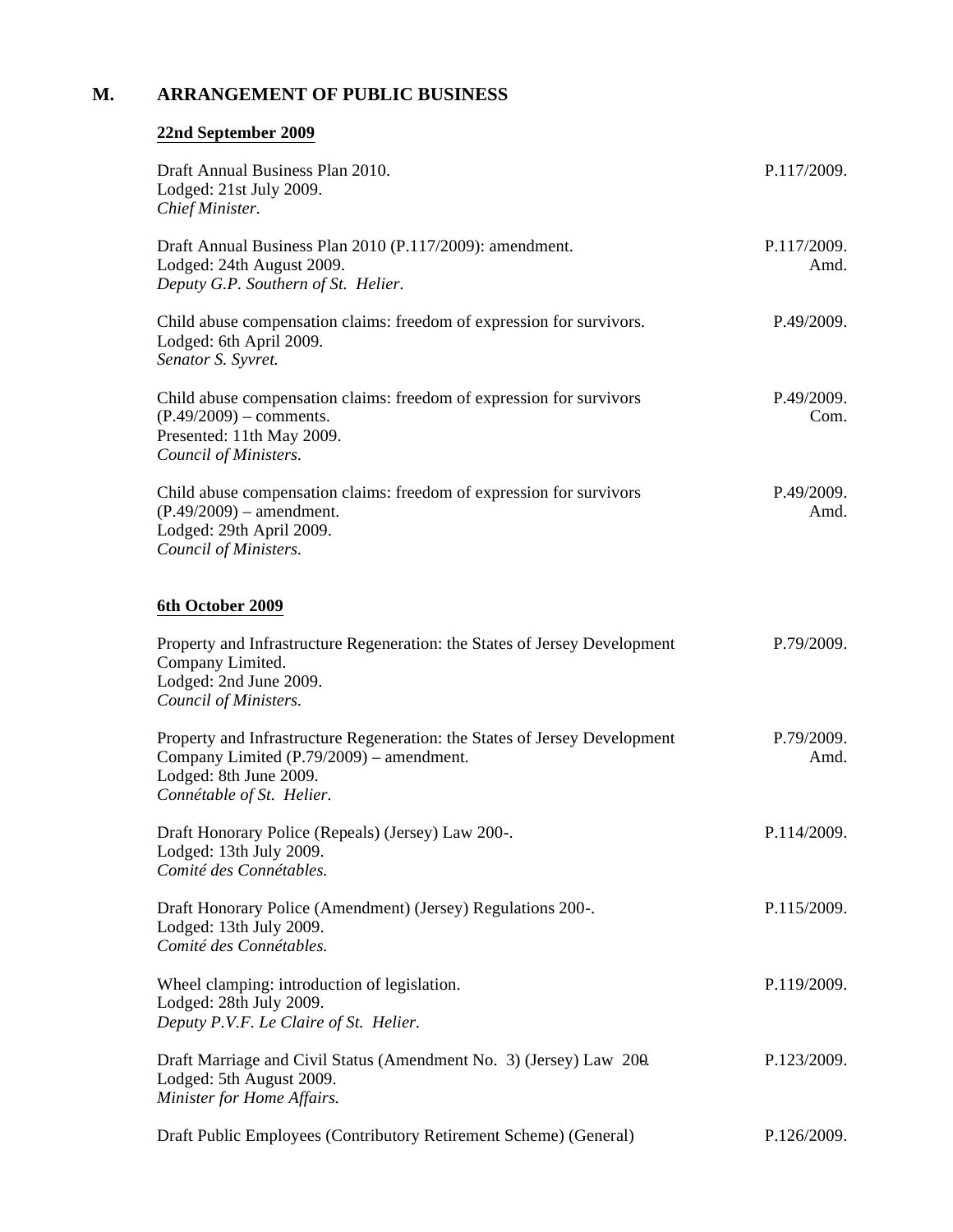| (Amendment No. 10) (Jersey) Regulations 200.<br>Lodged: 11th August 2009.<br>Chief Minister.                                                                                                          |             |
|-------------------------------------------------------------------------------------------------------------------------------------------------------------------------------------------------------|-------------|
| Draft Road Traffic (No. 59) (Jersey) Regulations 200.<br>Lodged: 18th August 2009.<br>Minister for Home Affairs.                                                                                      | P.128/2009. |
| Jersey Police Complaints Authority: appointment of Chairman and members.<br>Lodged: 18th August 2009.<br>Minister for Home Affairs.                                                                   | P.129/2009. |
| Rental Deposit Scheme to protect tenants' deposits.<br>Lodged: 18th August 2009.<br>Deputy G.P. Southern of St. Helier.                                                                               | P.130/2009. |
| Draft Sex Offenders (Jersey) Law 200-.<br>Lodged: 19th August 2009.<br>Minister for Home Affairs.                                                                                                     | P.132/2009. |
| Draft Amendment (No. 12) of the Standing Orders of the States of Jersey.<br>Lodged: 19th August 2009.<br>Privileges and Procedures Committee.                                                         | P.133/2009. |
| Draft Protection of Children (Cigarette Lighter Refill) (Jersey) Regulations 200-                                                                                                                     | P.134/2009. |
| Lodged: 24th August 2009.<br>Minister for Economic Development.                                                                                                                                       |             |
| Millennium Town Park: funding from the Stabilisation Fund.<br>Lodged: 24th August 2009.<br>Deputy G.P. Southern of St. Helier.                                                                        | P.135/2009. |
| 20th October 2009                                                                                                                                                                                     |             |
| Draft Banking Business (Depositors Compensation) (Jersey) Regulations 200-<br>second reading.<br>Lodged: 2nd June 2009.<br>Minister for Economic Development.<br>(principles approved 15th July 2009) | P.86/2009.  |
| Draft Banking (Depositors Compensation) (Jersey) Regulations 200.<br>Lodged: 2nd June 2009.<br>Minister for Economic Development.                                                                     | P.87/2009.  |
| Strategic Reserve Fund: use for Bank Depositors' Compensation Scheme.<br>Lodged: 2nd June 2009.<br>Minister for Treasury and Resources.                                                               | P.84/2009.  |
| Draft Public Finances (Depositors Compensation) (Jersey) Regulations 200-.<br>Lodged: 2nd June 2009.<br>Minister for Treasury and Resources.                                                          | P.85/2009.  |
| Draft Income Tax (Amendment No. 32) (Jersey) Law 200.<br>Lodged: 2nd June 2009.                                                                                                                       | P.81/2009.  |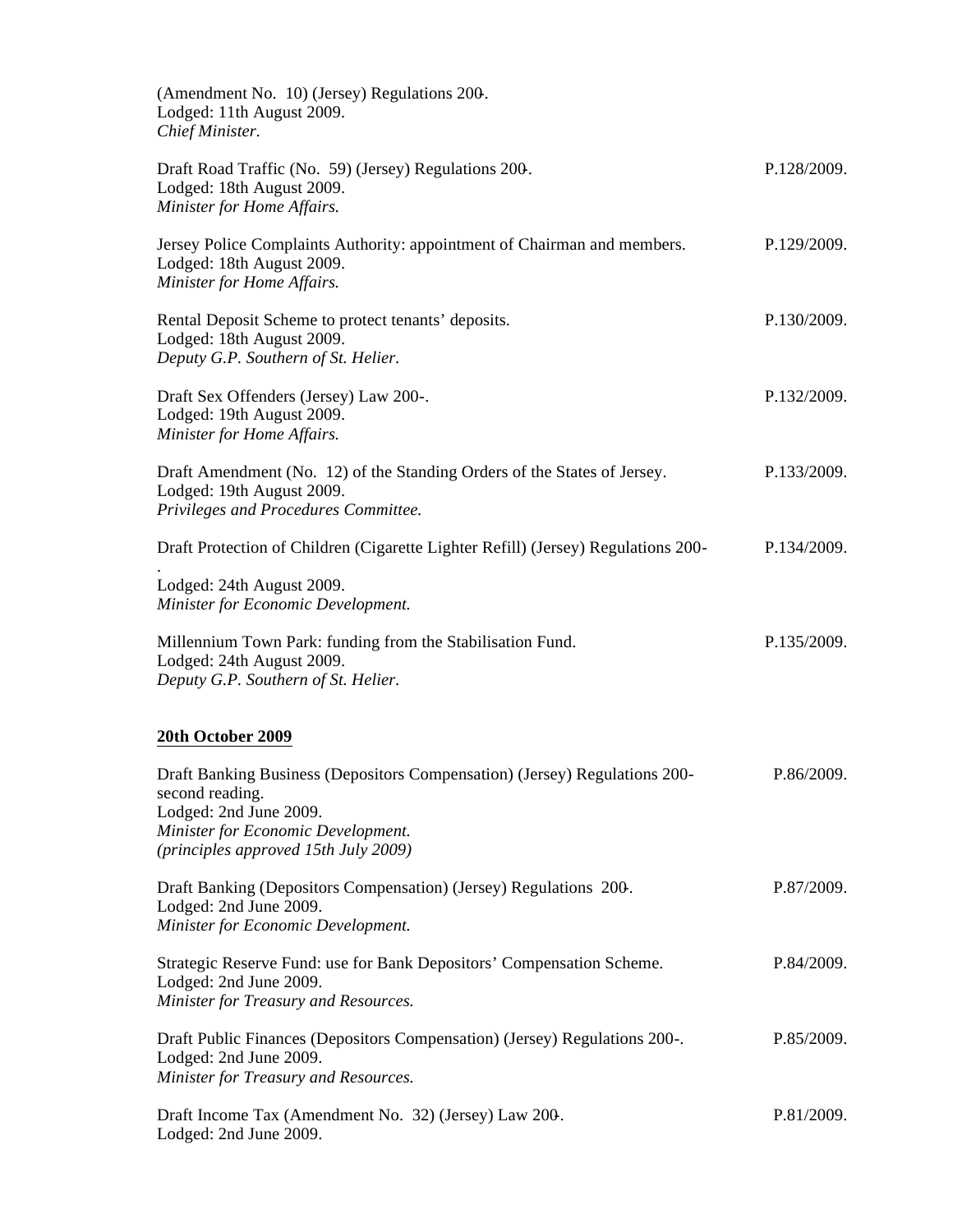*Minister for Treasury and Resources.*

| Committee of Inquiry: confidential files held by States of Jersey Police on<br>States Members and others.<br>Lodged: 23rd June 2009.<br>Deputy M.R. Higgins of St. Helier. | P.104/2009. |
|----------------------------------------------------------------------------------------------------------------------------------------------------------------------------|-------------|
| Draft Shops (Regulation of Opening and Deliveries) (Jersey) Law 200.<br>Lodged: 1st July 2009.<br>Minister for Economic Development.                                       | P.111/2009. |
| Code of Practice for Scrutiny Panels and the Public Accounts Committee:<br>amendments.<br>Lodged: 6th July 2009.<br>Chairmen's Committee.                                  | P.112/2009. |
| Civil Partnerships.<br>Lodged: 4th September 2009.<br>Chief Minister.                                                                                                      | P.136/2009. |
| Draft Companies (Amendment No. 4) (Jersey) Regulations 200.<br>Lodged: 4th September 2009.<br>Minister for Economic Development.                                           | P.137/2009. |
| 3rd November 2009                                                                                                                                                          |             |
| Pension Schemes: dealing with the past service liability.<br>Lodged: 1st July 2009.<br>$\blacksquare$                                                                      | P.110/2009. |

*Senator B.E. Shenton.*

### **M.N. DE LA HAYE Greffier of the States**

3rd September 2009

**Note –**

**In accordance with the meeting dates fixed for 2009 by the Privileges and Procedures Committee, this meeting will continue, if necessary, on Wednesday 9th, Thursday 10th (a.m. only) and Friday 11th September 2009.**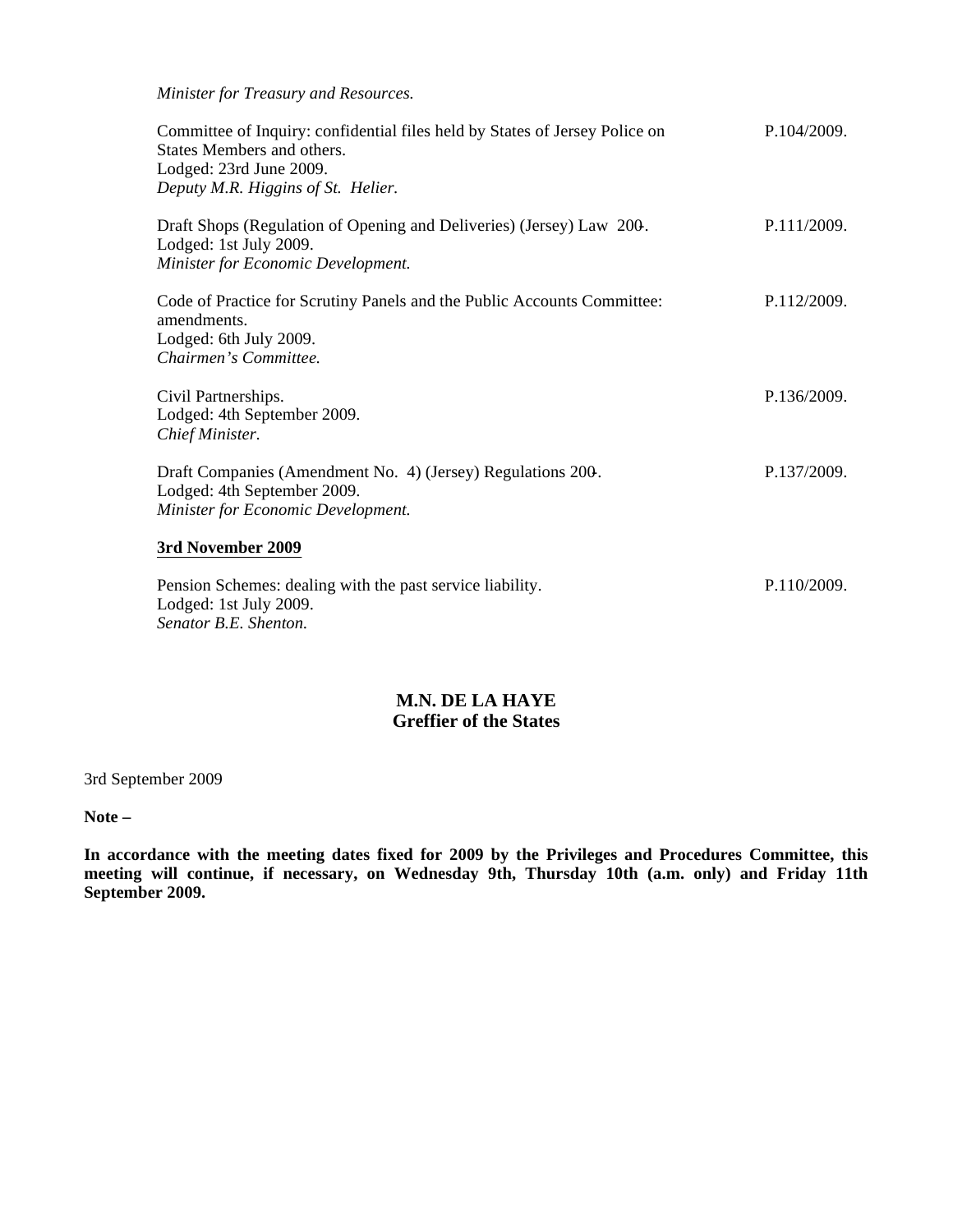# **Explanatory Note regarding subordinate legislation tabled at this meeting.**

(See Item B)

#### **R&O.74/2009.**

This Order consolidates various Orders that prescribe classes of financial service business in respect of which application may be made under the Financial Services (Jersey) Law 1998. It also takes account of the enactment of the Foundations (Jersey) Law 2009. The Order was made on 16th July 2009 and came into force on 17th July 2009.

#### **R&O.75/2009.**

This Order adds 2 more exemptions to those persons registered under the Financial Service (Jersey) Law 1998 who are not required to register under the Non-Profit Organizations (Jersey) Law 2008. They are persons associated with foundations.

The Order was made on 16th July 2009 and came into force on 17th July 2009.

#### **R&O.76/2009.**

This Order adds various exemptions to the trust company business exemptions as a result of the Foundations (Jersey) Law 2009 coming into force.

The Order was made on 17th July 2009 and came into force on the day it was made.

#### **R&O.77/2009.**

This Order allows the Classic and Vintage Motor Racing Club of Jersey Limited to close roads to hold sprint races on the Five Mile Road on 28th August 2009 and hill climbs at Grève de Lecq on 29th and 30th August 2009.

The Order was made on 17th July 2009 and came into force forthwith.

#### **R&O.78/2009.**

These Rules of Court repeal and re-enact the Court of Appeal (Criminal) (Reference of Points of Law) Rules 1990. Those Rules were made in pursuance of Article 46 of the Court of Appeal (Jersey) Law 1961 (the Law"). However, the Court of Appeal (Amendment No. 8) (Jersey) Law 2008 has amended the 1961 Law in a number of respects, including the replacement of Article 46 with Rule making powers under Article 40 of the Law, but extended by the new *Article 46D(g)* to include power to make Rules of Court governing practice and procedure in relation to any application, reference or appeal by the Attorney General under Part 4 of the Law. Part 4 has been rewritten so as to provide for the following references and appeals by the Attorney General –

- Article 45 Reference to Court of Appeal of point of law following acquittal
- *Article 45A–Reference to Court of Appeal for review of sentence*
- *Article 45D–Appeal by Attorney General in respect of confiscation order.*

References by the Attorney General to the Court of Appeal of a point of law have been possible since the Law was amended in 1989 to provide for such references. References by the Attorney General to the Court of Appeal for review of unduly lenient sentences and appeals by Attorney General in respect of confiscation orders are only now made possible by the amendments to the Law contained in the Court of Appeal (Amendment No. 8) (Jersey) Law 2008.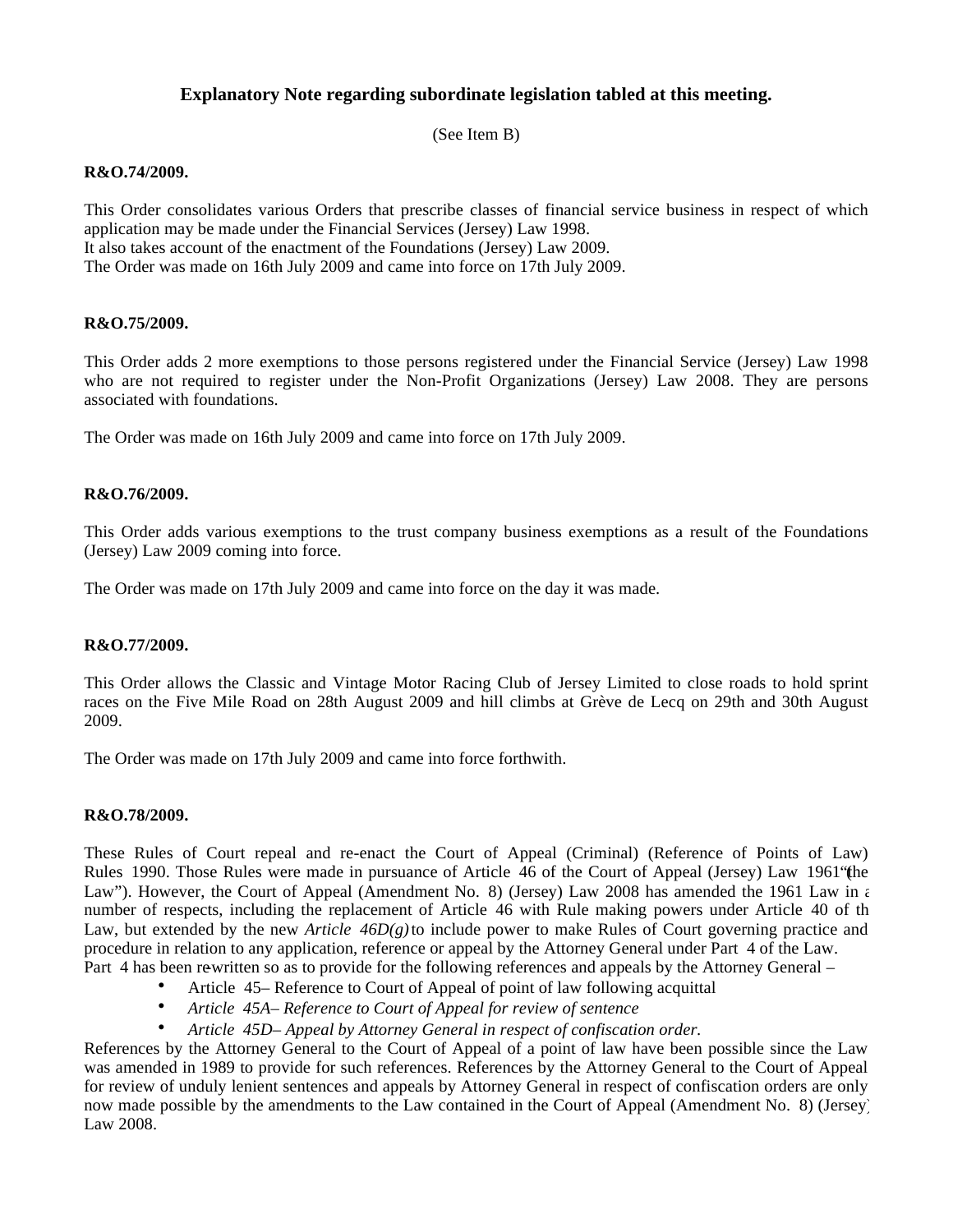These Rules of Court – relating to references to the Court of Appeal of a point of law following acquittal – consist of 9 Rules and 1 Schedule.

Rule 1 defines certain terms *e.g.* a "reference" means a reference in pursuance of Article 45 of the Law and "respondent" means the acquitted person in whose case the point of law arose.

Rule 2makes various requirements as to the form and content of a reference.

Rule 3 provides for the giving of notice of a reference (by lodging copies with the Judicial Greffier).

Rule 4 imposes certain requirements upon the Judicial Greffier to send a copy of the reference (together with  $\epsilon$ form of respondent's notice) to the respondent and to advise the respondent of certain matters, including the availability of legal aid.

Rule 5 makes provision as regards the respondents notice and the applications contained in it; and as regards the lodging of arguments and authorities to be put or cited to the Court.

Rule 6 enables theAttorney General to withdraw or amend an application or reference before the hearing, or, after the hearing has begun, to do so with leave.

Under Rule 7 the Court must not allow anyone to identify the respondent during proceedings on a reference unless the respondent gives permission.

Rule 8 revokes the Court of Appeal (Criminal) (Reference of Points of Law) Rules 1990.

Rule 9 is the citation and commencement provision, commencement being linked to the coming into force of the Court of Appeal (Amendment No. 8) (Jersey) Law 2008.

The Schedule contains the form of respondent's notice (sent by the Judicial Greffier under Rule 4).

The Rules were made by the Court of Appeal on 20th July 2009 and came into force on 3rd August 2009.

#### **R&O.79/2009.**

The Court of Appeal (Amendment No. 8) (Jersey) Law 2008 amended the Court of Appeal (Jersey) Law 1961 in a number of respects, both in relation to civil and criminal matters. Amongst the reforms in criminal matters is a new Article 45A enabling the Attorney General to refer to the Court of Appeal (with that Court's leave) any sentence imposed by the Royal Court that he considers to have been unduly lenient.

These Rules of Court regulate practice and procedure in connexion with an application by the Attorney General for leave to make a reference under Article 45A. They consist of 8 Rules and 1 Schedule.

*Rule 1* defines certain terms *e.g.* an "application" means an application by the Attorney General for leave to refer an unduly lenient sentence; and a "reference" means the actual reference under Article 45A (if leave is given).

*Rule 2*requires an application to be in writing and to specify the basic details regarding the offender and the date of conviction/sentence, *etc*. The application must state why it appears to the Attorney General that the sentencing of the offender was unduly lenient and go on to summarize the arguments in support and identify any relevant authorities.

*Rule 3*provides that notice of the application is given by lodging 5 copies of it with the Judicial Greffier. *Rule 4*requires the Judicial Greffier within 2 working days –

- to send a copy of the application to the offender by recorded delivery together with a respondent's notice form (as set out in the *Schedule*); and
- $\bullet$  to advise the offender, amongst other things
	- that the outcome of the reference may mean an increase in the offender's sentence,<br>■ that the offender may serve a respondent's notice, and
	- that the offender may serve a respondent's notice, and
		- of the availability of legal aid.

*Rule 5* provides that the offender may serve a respondent's notice – and must do so if he or she wants to make representations to the Court, or if the Court so directs. Any such notice must be sent to the Judicial Greffier, and copied to the Attorney General, within 14 days; and mustinclude any application for an extension of time and/or permission to attend a hearing (if permission is needed).

A respondent who has lodged a notice then has 28 days to lodge with the Judicial Greffier 5 copies of a summary of the arguments he or she intends to put to the Court, and the authorities he or she intends to cite.

*Rule 6* empowers the Court of Appeal, if it gives the Attorney General leave to make a reference, to treat the application for leave as the actual reference. If the Court does not treat the application for leave as the reference, it must give directions with regard to the hearing of the reference.

*Rule 7* enables the Attorney General to withdraw or amend an application or reference before the hearing. But once the hearing has begun, this can only be done with the leave of the Court.

*Rule 8* is the citation and commencement provision, commencement being linked to the coming into force of the Court of Appeal (Amendment No. 8) (Jersey) Law 2008.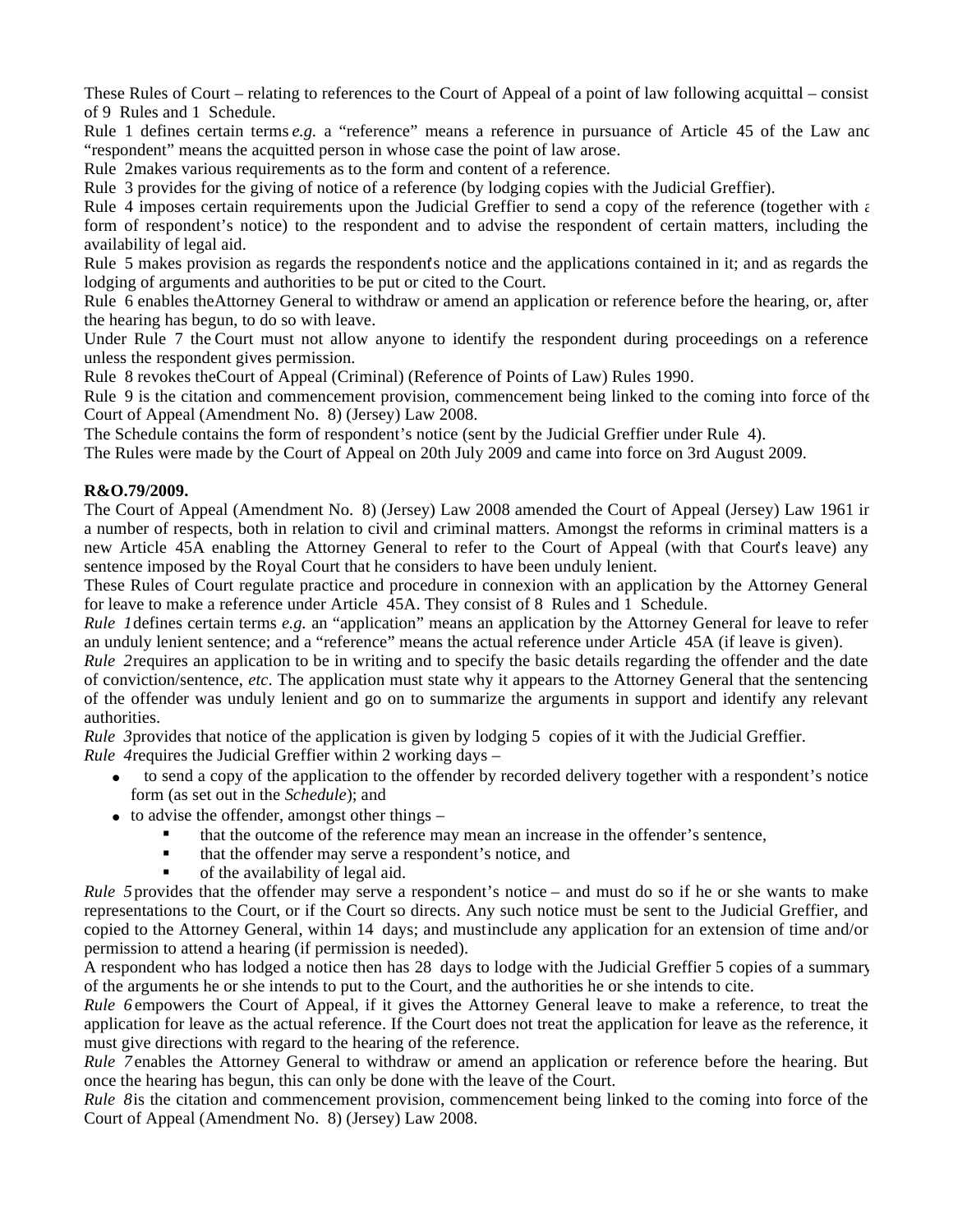The *Schedule* contains the standard form of respondent's notice (sent by the Judicial Greffier to the offender under *Rule 4*).

The Rules were made by the Court of Appeal on 20th July 2009 and came into force on 3rd August 2009.

### **R&O.80/2009.**

These Rules of Court regulate practice and procedure in connexion with applications by the Attorney General for

leave to appeal under Article 45D of the Court of Appeal (Jersey) Law 196 $\left[\frac{11}{11}\right]$  in respect of confiscation orders. They consist of 8 *Rules* and 1 *Schedule*.

*Rule 1* defines certain terms including –

- "application" which means an application for leave to appeal under *Article 45D*;
- "appeal" which means the actual appeal under *Article 45D*(if leave is given);
- "defendant" which is defined as per Article 1(1) of the Proceeds of Crime (Jersey) Law 1999*i.e.* a person against whom proceedings have been instituted for an offence specified in Schedule 1 of that Law (whether or not that person has been convicted).

*Rule 2*requires an application to be in writing and to specify the basic details regarding the defendant and the date of the Royal Court ruling, *etc*. The application must state the grounds of appeal and the question of fact or law involved and also summarize the arguments in support and identify any relevant authorities.

*Rule 3*provides that notice of the application is given by lodging 5 copies of it with the Judicial Greffier.

*Rule 4*requires the Judicial Greffier within 2 working days –

- to send a copy of the application to the defendant by recorded delivery together with a respondent's notice form (as set out in the *Schedule*); and
- to advise the defendant, among other things
	- that an appeal could result in the Court increasing a confiscation order already imposed on the defendant, making a confiscation order itself or directing the Royal Court to hold another confiscation hearing,
		- that the defendant may serve a respondent's notice, and
		- of the availability of legal aid.

*Rule 5*provides that the defendant may serve a respondent's notice – and must do so if he or she wants to oppose the application, or if the Court so directs. Any such notice must be sent to the Judicial Greffier, and copied to the Attorney General, within 14 days; and mustinclude any application for an extension of time and/or permission to attend a hearing.

A respondent who has lodged a notice then has 28 days to lodge with the Judicial Greffier 5 copies of a summary of the arguments he or she intends to put to the Court, and the authorities he or she intends to cite.

Rule 6 empowers the Court of Appeal, if it gives the Attorney General leave to appeal, to treat the application for leave as the actual appeal. If the Court does not treat the application for leave as the appeal, it must give directions with regard to the hearing of the appeal.

Rule 7 enables theAttorney General to withdraw or amend an application or appeal before the hearing. But once the hearing has begun, this can only be done with the leave of the Court.

Rule 8 is the citation and commencement provision, commencement of the Rules being linked to the coming into force of the Court of Appeal (Amendment No. 8) (Jersey) Law 2008.

The Schedule contains the prescribed form of respondent's notice (sent by the Judicial Greffier to the defendant under Rule 4).

The Rules were made by the Court of Appeal on 20th July 2009 and came into force on 3rd August 2009.

# **R&O.81/2009.**

These Rules of Court – consisting of 7 Rules – amend the Court of Appeal (Civil) Rules 1964 ("the principal Rules"). The amendments stem from several recommendations originally made by Sir Godfray Le Quesne. *Rule 1* defines 'the principal Rules'.

*Rule 2* substitutes Rule 3 of the principal Rules to make it clear that an application for leave to appeal must be made within 1 month from the date on which the judgment or order of the court below was pronounced.

*Rule 3* amends Rule 7 of the principal Rules to make it clear that a copy of the transcript must be supplied to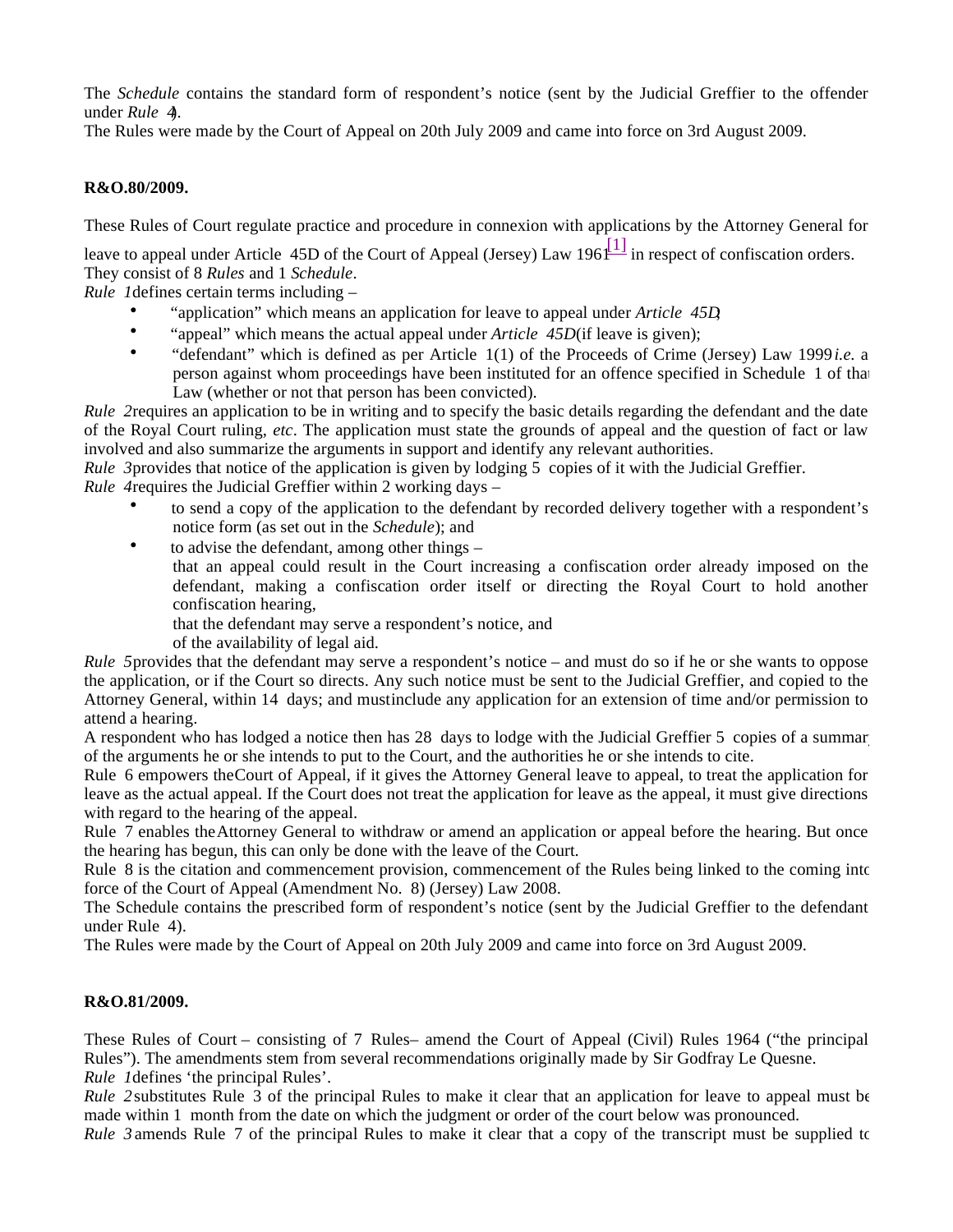every party to the appeal (and not just the appellant) and that copies of the transcript are to be furnished upon payment of charges fixed by Rules of Court.

*Rule 4* amends Rule 8(1) and Rule 10 of the principal Rules so as to require that the appellant's case be lodged within 1 month of the appellant having received the transcript of the Royal Court proceedings from the Judicial Greffier (instead of within 4 months at present).

*Rule 5* inserts a new Rule 10A in the principal Rules providing for voluntary abandonment of a civil appeal by written notice to the Judicial Greffier (subject to the Court's discretion as to costs).

*Rule 6* amends Rule 16 of the principal Rules (relating to extensions of time). The amendments in part are consequential on other amendments to the principal Rules and in part clarify the power of the Court to abridge time.

*Rule 7* is the citation and commencement provision.

The Rules were made by the Court of Appeal on 20th July 2009 and, in common with the Court of Appeal (Amendment No. 8) (Jersey) Law 2008, came into force on 3rd August 2009.

### **R&O.82/2009.**

These Rules of Court amend the Court of Appeal (Civil) (Judicial Review) Rules 2000 consequentially upon alterations to the Court of Appeal (Civil) Rules 1964 made by the Court of Appeal (Civil) (Amendment No. 3) Rules  $2009 \frac{[2]}{[2]}$ 

The Rules were made by the Court of Appeal on 20th July 2009 and came into force on 3rd August 2009, at the same time as the Court of Appeal (Amendment No. 8) (Jersey) Law 2008.

### **R&O.83/2009.**

These Rules of Court amend the Court of Appeal (Criminal) Rules 1964 ("the principal Rules") consequentially upon changes to the Court of Appeal (Jersey) Law 1961 made by the Court of Appeal (Amendment No. 8) (Jersey) Law 2008 ("the amending Law").

*Rule 1* defines 'the principal Rules'.

*Rule 2* corrects a small drafting error in Rule 9(1) of the principal Rules.

*Rule 3* deletes Rule 10 of the principal Rules relating to the trial judge giving his or her opinion generally or on any point arising on an appeal. The trial judge will not have to furnish a report unless the Court of Appeal so requires.

*Rule 4(a)* and *(b)(ii)* correct a small drafting error in Rule 11(3) and (5) respectively of the principal Rules.

*Rule 4(b)(i)* amends Rule 11(5) of the principal Rules to increase from 10 days to 28 days the period in relation to the prosecution of appeals against the imposition of a fine.

*Rule 5* amends Rule 12 of the principal Rules, which presently provides for all documents and exhibits to be retained by the Judicial Greffier for 14 days after the Royal Court proceedings have finished The amending Law increases the time for appealing from 10 days to 28 days.*Rule 5* therefore substitutes for the period of 14 days in Rule 12 a period of 30 days.

*Rule 6* substitutes only the heading to Rule 14 of the principal Rules.

*Rule 7(a)*makes a minor drafting correction in Rule 15(2).

*Rule 7(b)* deletes Rule 15(3) and (4) of the principal Rules consequentially upon the widening by the amending Law of the right of an appellant (without leave) to be present at the hearing of the appeal.

*Rule 8* deletes Rule 17(1) of the principal Rules (which concerned cases of conviction involving sentence of death); and amends Rule 17(2) consequentially.

*Rule 9* amends Rule 20 of the principal Rules, regarding leave to be present before the Court, to reflect the fact that leave will now only be needed in relation to proceedings preliminary or incidental to the appeal.

*Rule 10*and *Rule 11* amend Rules 23 and 24, respectively, of the principal Rules to reflect the fact that references of cases or points to the Court of Appeal by the Secretary of State will now become references by the Lieutenant-Governor.

*Rule 12* amends the Schedule to the principal Rules, which contains the various prescribed Forms. Certain consequential amendments are made to Forms 1, 4, 6, 7 and 8.

*Rule 13*is the citation and commencement provision, commencement being linked to the coming into force of the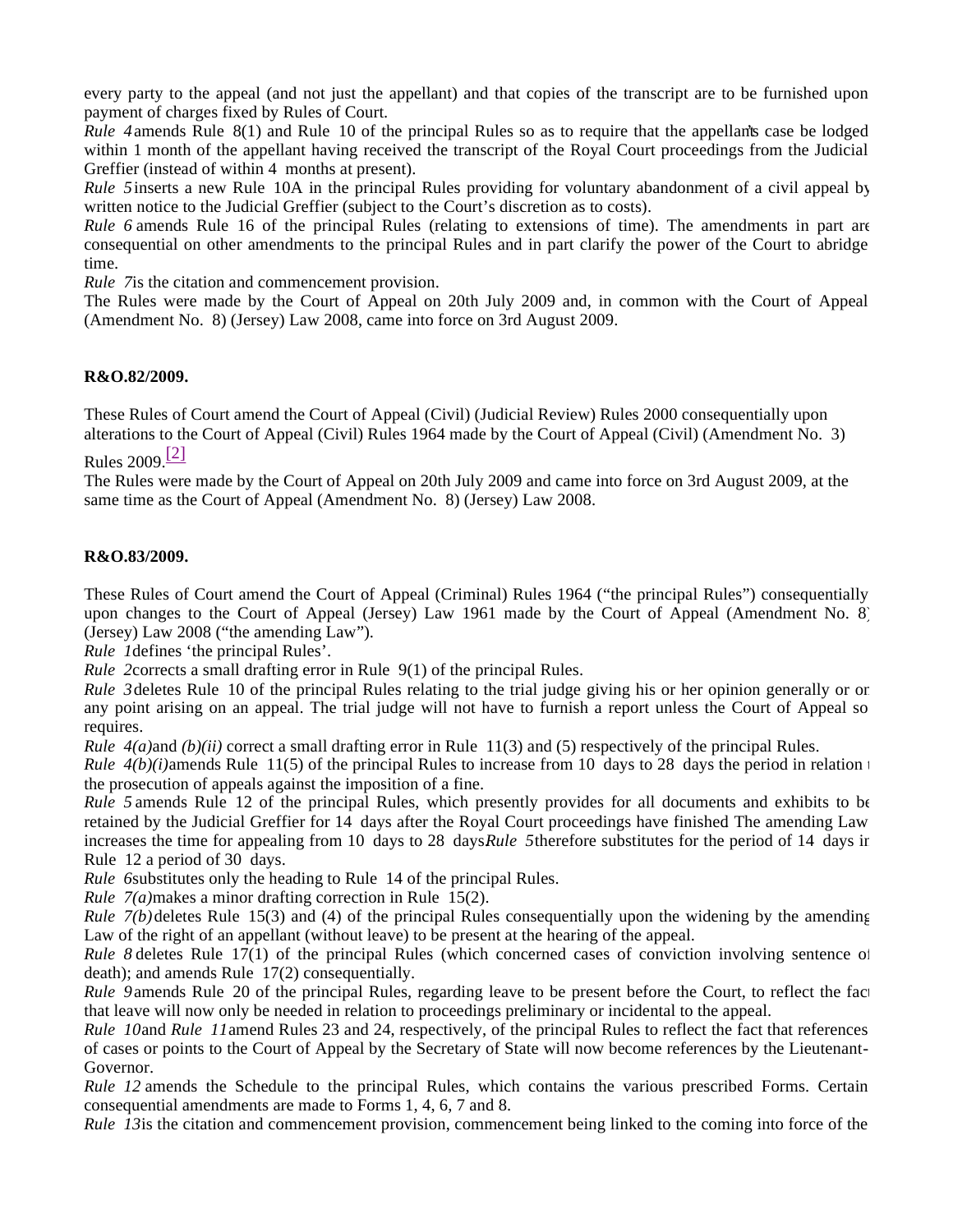amending Law.

The Rules were made by the Court of Appeal and the Superior Number of the Royal Court, sitting together, on 22nd July 2009 and came into force on 3rd August 2009.

#### **R&O.84/2009.**

This Order amends the Diseases of Animals (Avian Influenza) (Jersey) Order 2005 "principal Order".

*Article 1* is an interpretation provision.

*Article 2* allows the Minister to grant a general licence to all persons or a licence to a particular person for the importation into Jersey of live poultry, eggs intended for hatching or poultry carcases. "Poultry" is defined in the principal Order to mean all birds. A general licence must be published on the internet.

*Article 3* requires owners and keepers of more than 10 birds of a type to which the Article applies to keep records of movements of those birds to and from the premises at which such birds are kept. That Articles applies to birds reared or kept in captivity for breeding or the production of meat or the production of eggs and applies to domestic fowls, turkeys, geese, ducks, guinea-fowl, pigeons, pheasants, partridges and quail.

*Article 4* sets out the title of the Order and provides that it will come into force 7 days after it is made.

The Order was made on 24th July 2009 and came into force on 31st July 2009.

#### **R&O.85/2009.**

This Order amends the Social Security (Mariners) (Jersey) Order 1974 to take account of the fact that the Shipping (Jersey) Law 2002 has replaced the UK shipping legislation that previously applied in Jersey. The Order was made on 7th August 2009 and came into force forthwith.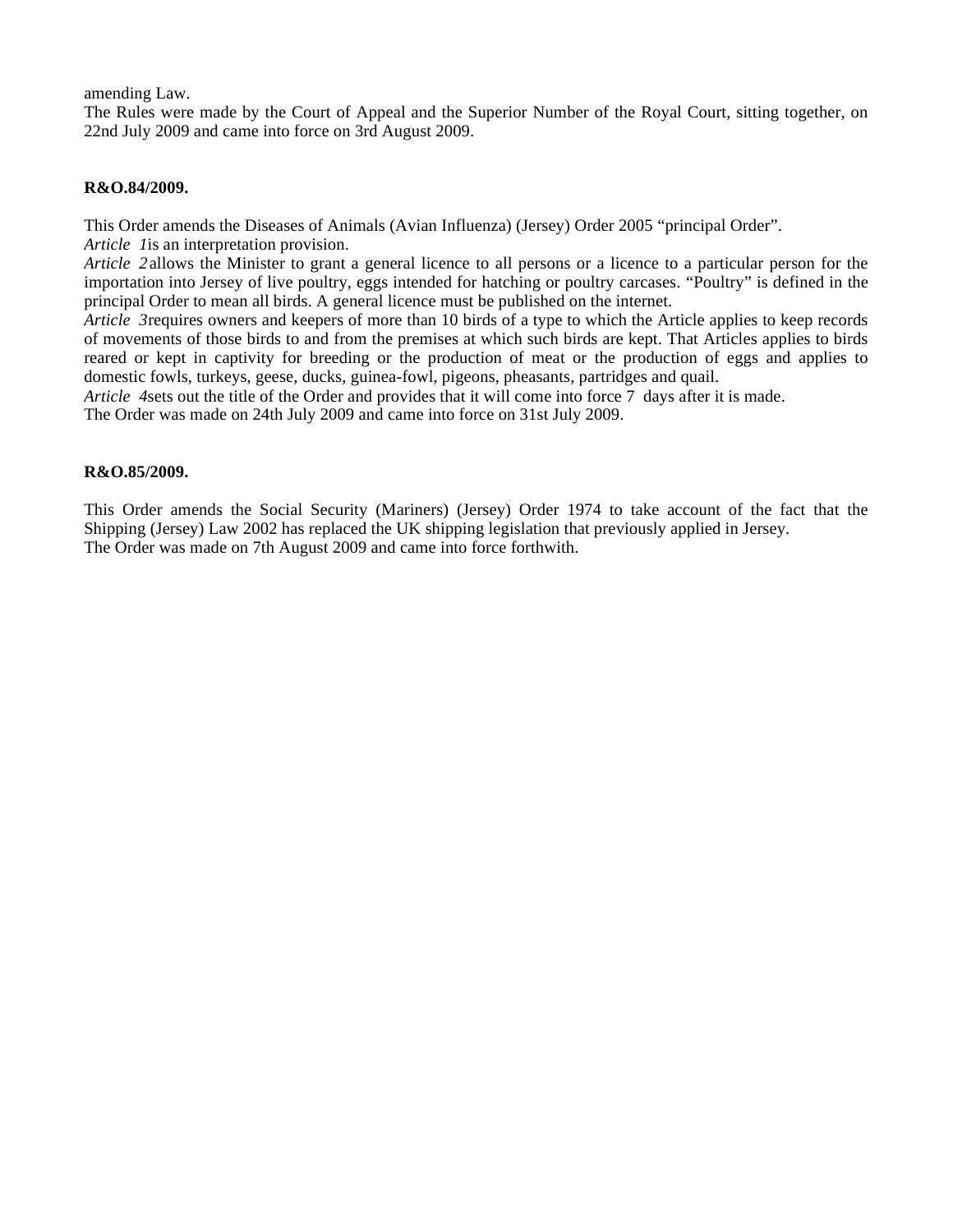#### **R&O.86/2009.**

This Order allows the Jersey Motor Cycle and Light Car Club to hold motor rallies on 12th September 2009 on 3 courses in the parish of St. Ouen.

The Order was made on 21st August 2009 and came into force forthwith.

#### **R&O.87/2009.**

When student grants are calculated, a student contribution and an income-based contribution are deducted from the theoretical maximum.

This Order would increase the student contribution and one of the figures used in calculating the income-based contribution.

The Order was made on 24th August 2009 and came into force on 1st September 2009.

#### **R&O.88/2009.**

This Order sets out the requirements for the Jersey International Air Display to be held on 10th September 2009. This Order shall come into force immediately.

The Order was made on 26th August 2009 and came into force on being made.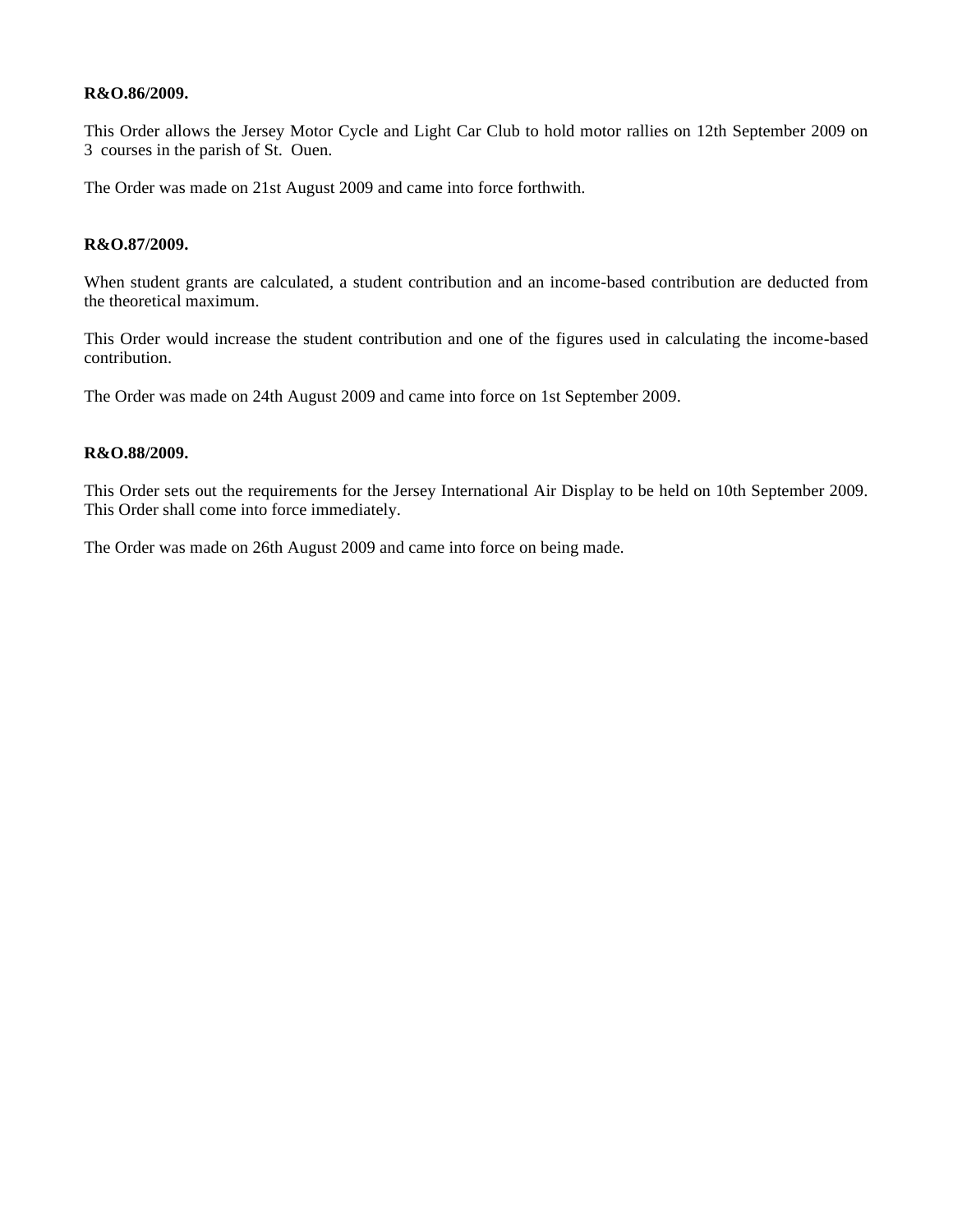# **WRITTEN QUESTIONS**

# (See Item I(a))

1. The Minister for Economic Development will table an answer to the following question asked by the Deputy of St. John–

 "Could members be advised of the exact works carried out in the re-fit of the fisheries vessel the Norman Le Brocq, detailing the costs of each section of works; when the vessel was taken out of service; when it went back into service; whether the work was undertaken by a Jersey shipyard, and if not, explain why this work could not be carried out in the Island given the local expertise available?"

- 2. The Minister for Transport and Technical Services will table an answer to the following question asked by the Deputy of St. John –
- "(a) Can the Minister confirm the dates when the following infrastructure works at Bonne Nuit will be completed -
	- (i) the placing of an Armeco barrier on Les Charrières de Bonne Nuit, a matter that has been outstanding for some 6/7 years;
	- (ii) the correct operation of the sewerage plant to ensure that it operates at 100% effectiveness with no more pungent smells on the jetty, a matter that has been outstanding for some 5/6 years;
- (b) Would the Minister explain whether the failure of the bathing water at Bonne Nuit to reach the highest standard in recent tests is related to the operation of the sewerage plant and will the Department now consider connecting this plant to main drains?"
- 3. The Minister for Treasury and Resources will table an answer to the following question asked by the Deputy of St. John –

 "On 31st March 2009, in response to my written question regarding the hedging of funds in relation to the Energy for Waste Plant hedging of funds, I was advised that as a disciplinary process was underway the Minister was unable to comment at that stage. Given that many months have passed would the Minister now be in a position to advise why the pre-purchase of Euro funds was not put in place at an early stage and why it is still not in place?

 Given that Euros come into the Airport/Harbours daily, would the Minister advise whether this money is collected on a daily/weekly basis and used to support the funding of the Energy from Waste Plant or transferred to a bank and charges paid?"

4. The Minister for Treasury and Resources will table an answer to the following question asked the Deputy of St. John –

 "In response to my written question on 28th April 2009, the Minister advised that Harcourt owed a considerable sum of money to Transport and Technical Services and the Waterfront Enterprise Board Limited. Would the Minister inform the Assembly whether these outstanding bills have now been settled and, if not, has the 'robust credit control procedure' been applied and, if so, what action has been taken?"

5. The Minister for Economic Development will table an answer to the following question asked the Deputy of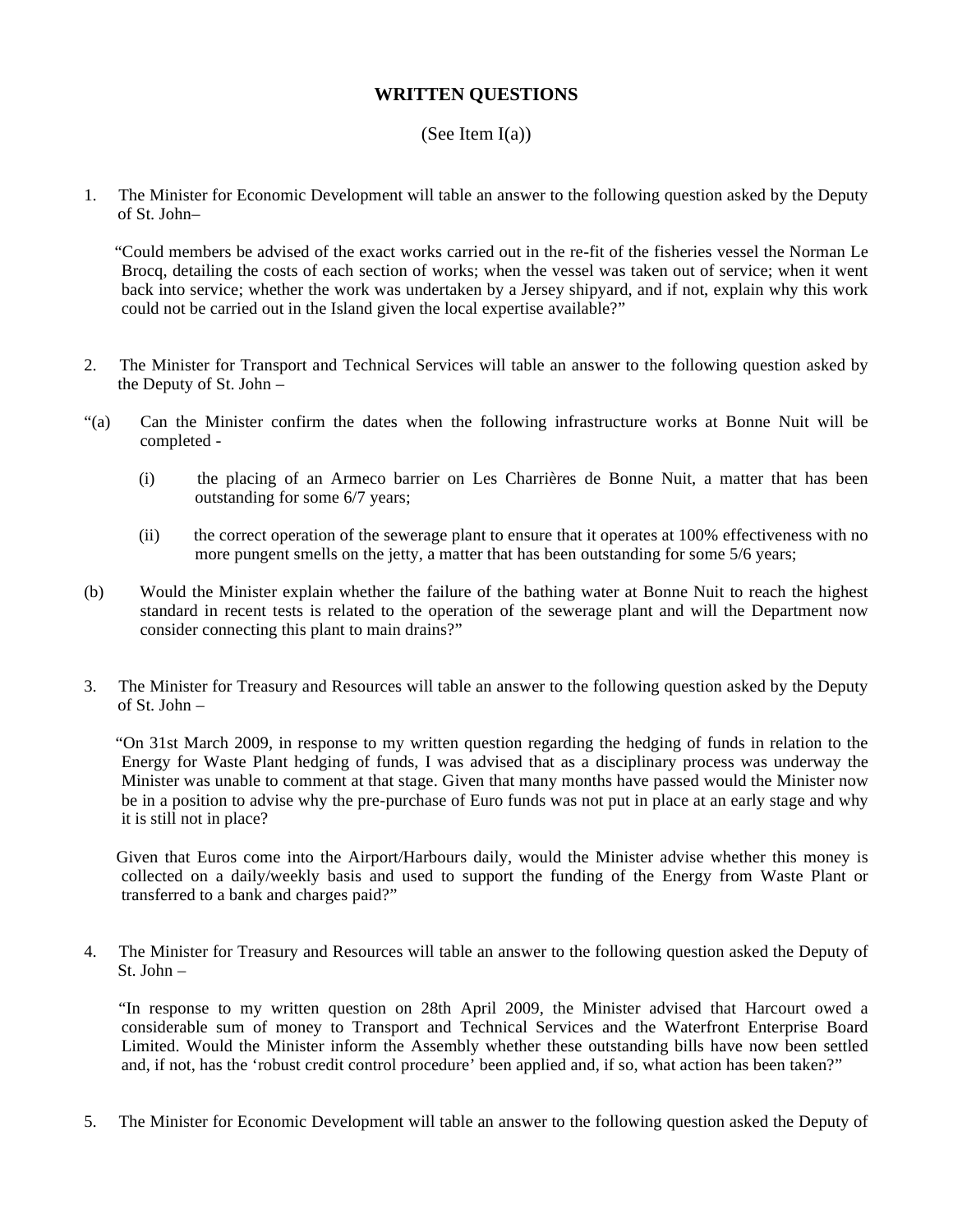#### St. Mary –

 "In his statement to the Assembly on 12th May 2009 about the compensation payments to those who had been given "recklessly misleading advice" by Alternate Insurance Services Limited, the Minister said that one of the "exceptional facts" which influenced his decision was that "normal professional indemnity cover became invalid".

 As we can take it from the Minister's inclusion of this factor in the list of 'exceptional facts' that this would be the normal route of recourse in such a case, just what exactly did the Minister mean by this phrase? Would the Minister explain what exactly happened which made it the case that 'normal professional indemnity cover became invalid'?"

6. The Chairman of the Comité des Connétables will table an answer to the following question asked by the Deputy of St. Mary –

 "Given that the Parish Assembly is the decision-making body of each parish and the role these assemblies play in the democratic life of the Island, would the Chairman please advise the Assembly (with details of each individual parish):

the precise measures taken, in each parish, to publicise the date and time of each Parish Assembly before it takes place, and how long in advance of the meeting it is publicised?

the precise measures taken, in each parish, to publicise the Agenda of each Assembly before it takes place, and how long in advance of the meeting it is publicised?

when and how the date for an Assembly is fixed?

whether any individuals or groups are notified directly by arrangements other than by publication or public display of a notice or notices, and if so, who?

whether there is a fixed schedule of Assemblies or whether they are arranged as required, and in the former case, what steps are taken to publicise this Schedule?

Whether a note is kept of the numbers attending each meeting and if this note is an estimate or an actual count, and if a note is kept, how many attended the last meeting to set the parish rate?"

7. The Minister for Planning and Environment will table an answer to the following question asked by the Deputy of St. Mary –

 "Could the Minister furnish exact details of all the conditions which were imposed upon the developers and the contractors during the process of negotiating and granting planning permission for the Castle Quays development?"

8. The Minister for Health and Social Services will table an answer to the following question asked by Deputy A.E. Jeune of St. Brelade –

"Would the Minister –

- advise the Assembly of the total number of nurses on the "Jersey register", and of these
- the number who are employed by the Health and Social Services Department (HSS);
- of the number employed by HSS, identify the proportion that have full time contracts, parttime contracts, or are employed as 'bank' nurses, breaking down each category into those who are locally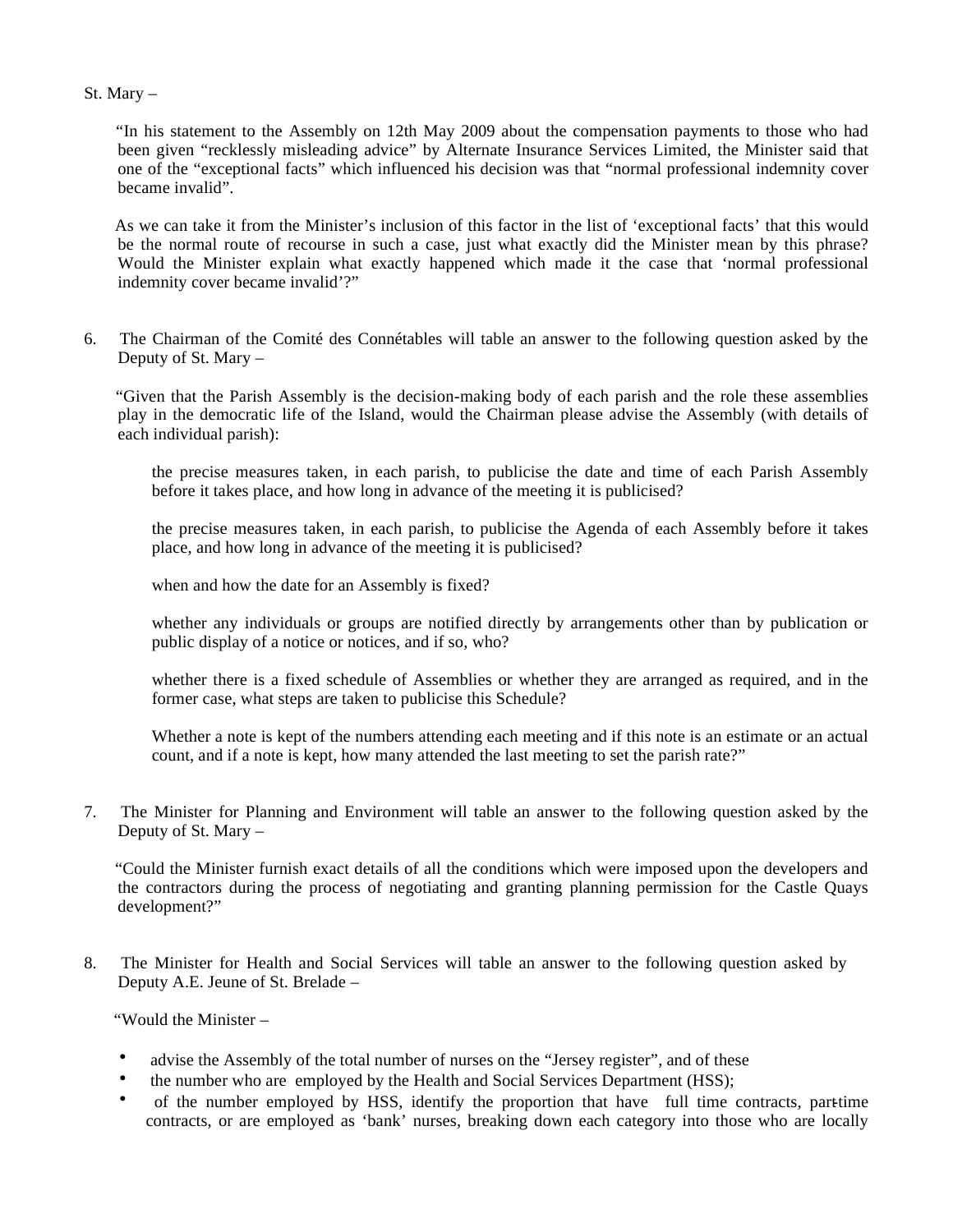resident (5 years' residency), those who are essentially employed (J category) and those with less than 5 years residency?

Is the Minister aware of the number of Nursing and Midwifery Council (NMC) registered nurses in the Island who are not on the local register of nurses and who might be available to assist in the event of any chronic shortage due to the anticipated flu pandemic or other emergency situation? And if not, does the Minister have any plans to collate this information in the event of a chronic staff shortage, for example the anticipated flu pandemic or emergency situation?"

9. The Minister for Education, Sport and Culture will table an answer to the following question asked by Senator B.E. Shenton –

"Can the Minister give a detailed breakdown of grades attained at 'A' level by the students of Hautlieu School, including details of students that got unclassified grades and those that failed to attend for examinations, together with a short analysis of how the results for Hautlieu School compare with the UK national average?"

10. The Minister for Education, Sport and Culture will table an answer to the following question asked by Senator B.E. Shenton –

 "Can the Minister give a detailed breakdown of grades attained at GCSE Level by the students of the non-fee paying schools only) including details of students that got U grades, together with a short analysis of how these results compared with the UK national average?"

11. The Minister for Transport and Technical Services will table an answer to the following question asked by the Deputy of St. Mary –

 "Could the Minister advise the Assembly how tipping of inert waste is organised at La Collette? Could the Minister ensure that the answer includes the following

- A general outline of the system in use;
- How the different loads are sorted/allocated/counted/charged;
- How the decision is taken of what goes where and on what basis;
- What safeguards are built in to avoid errors which might lead to contamination of the sea or air, or land; and
- What enforcement measures may be used against contractors delivering to the site?"
- 12. The Minister for Treasury and Resources will table an answer to the following question asked by the Deputy of St. Mary –

"Will the Minister advise the Assembly of the exact details of the total overspend on the incinerator to date, where by overspend is meant amounts which lie outside the sum voted in P73/2008, namely £102,810,000 plus the £3.5 million previously voted.

Would the Minister make quite clear to members in his answer the amounts due to

(a) any additional costs added after propositions P.72/2008 and P.73/2008, other than those due to currency fluctuations, specifying exactly what these were;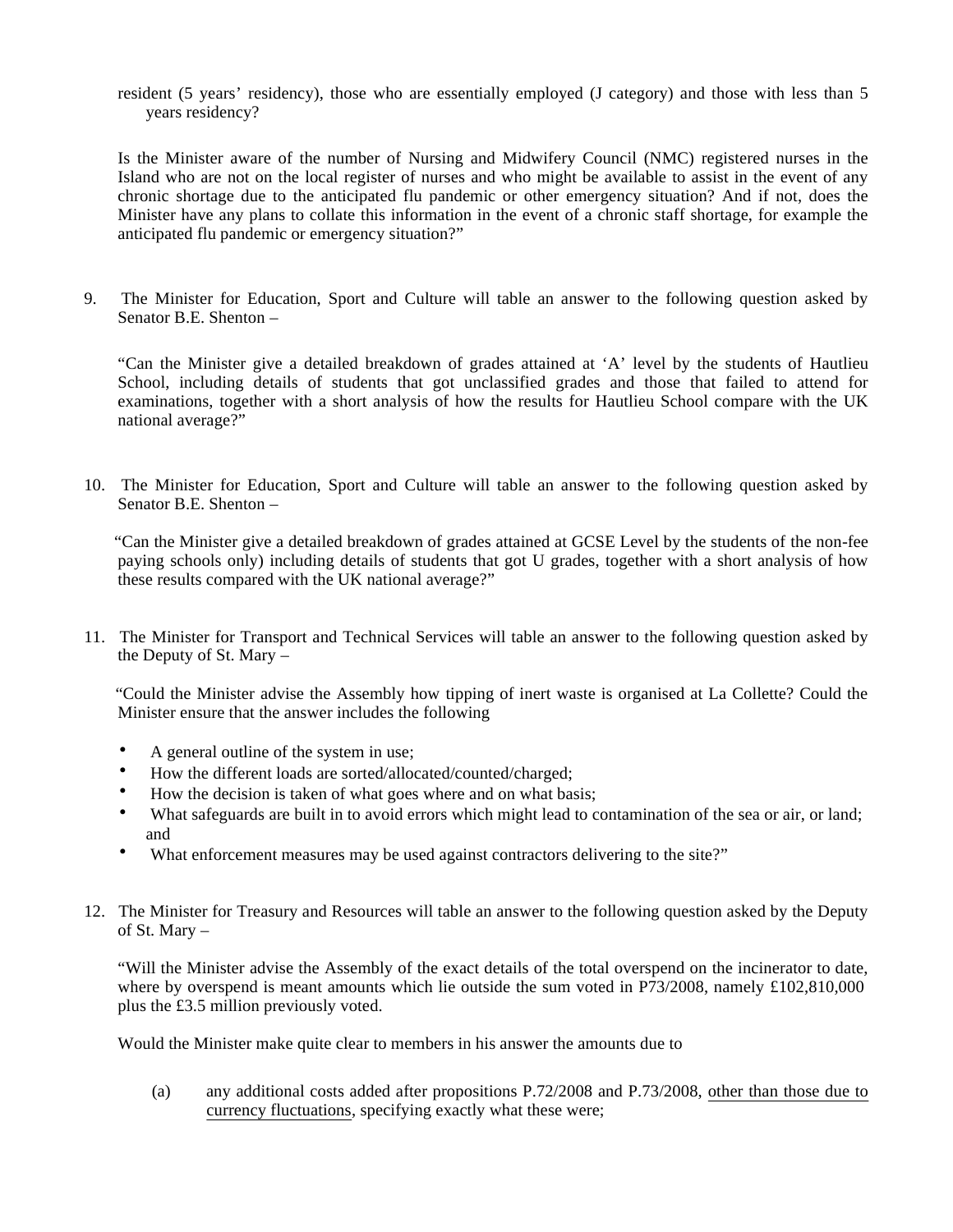- (b) the amount of the offsetting savings arranged by Transport and Technical Services to reduce the impact of the above increases, specifying exactly what these were for;
- (c) the amount due to the fall in the value of the pound before the contract was signed; and
- (d) the amount due to the fall in the value of the pound after the contract was signed, up to and including the most recent actual payment made to the contractor?

For each category above, would the Minister advise:

- (i) when the additional expense (saving) was known about?
- (ii) who sanctioned the additional spend (reduction), and when?
- (iii) the exact source of the extra funding? and
- (iv) the legal authority for the additional spending?"
- 13. The Minister for Home Affairs will table an answer to the following question asked by Deputy R.G. Le Hérissier of St. Saviour –

 "What is the cost per annum of imprisoning an inmate at HMP La Moye? What is the average cost of providing security for an overnight hospital stay for an inmate?"

14. The Minister for Health and Social Services will table an answer to the following question asked by Deputy R.G. Le Hérissier of St. Saviour –

 "Would the Minister explain the precise process that was followed in her Department to formulate the proposed programme of spending cuts which were announced before the summer break setting out clearly the personal involvement that she and her Assistant Ministers had at each stage?"

15. The Minister for Health and Social Services will table an answer to the following question asked by the Deputy of St. Martin –

"In light of the fact that Verita's terms of reference require it to "review the main actions taken by the Health and Social Services in response to the death of Mrs Elizabeth Rourke including its own interim internal investigation. This will include establishing whether or not there are any significant omissions to the investigation and, if so, exploring these" -

- (a) Would the Minister give details of the 'main actions taken' and inform members whether they included the instant dismissal of the Locum Consultant Gynaecologist, and if so, for what reasons exactly?
- (b) Would the Minister inform members whether any financial package was agreed, if so, at what cost to the public?"
- 16. The Minister for Health and Social Services will table an answer to the following question asked by the Deputy of St. Martin –

"As Verita's terms of reference require it to "review the main actions taken by the Health and Social Services in response to the death of Mrs Elizabeth Rourke including its own interim internal investigation. This will include establishing whether or not there are any significant omissions to the investigation and, if so, exploring these" -

(a) Was one of the 'main actions taken' the decision to exclude a Senior Consultant Gynaecologist?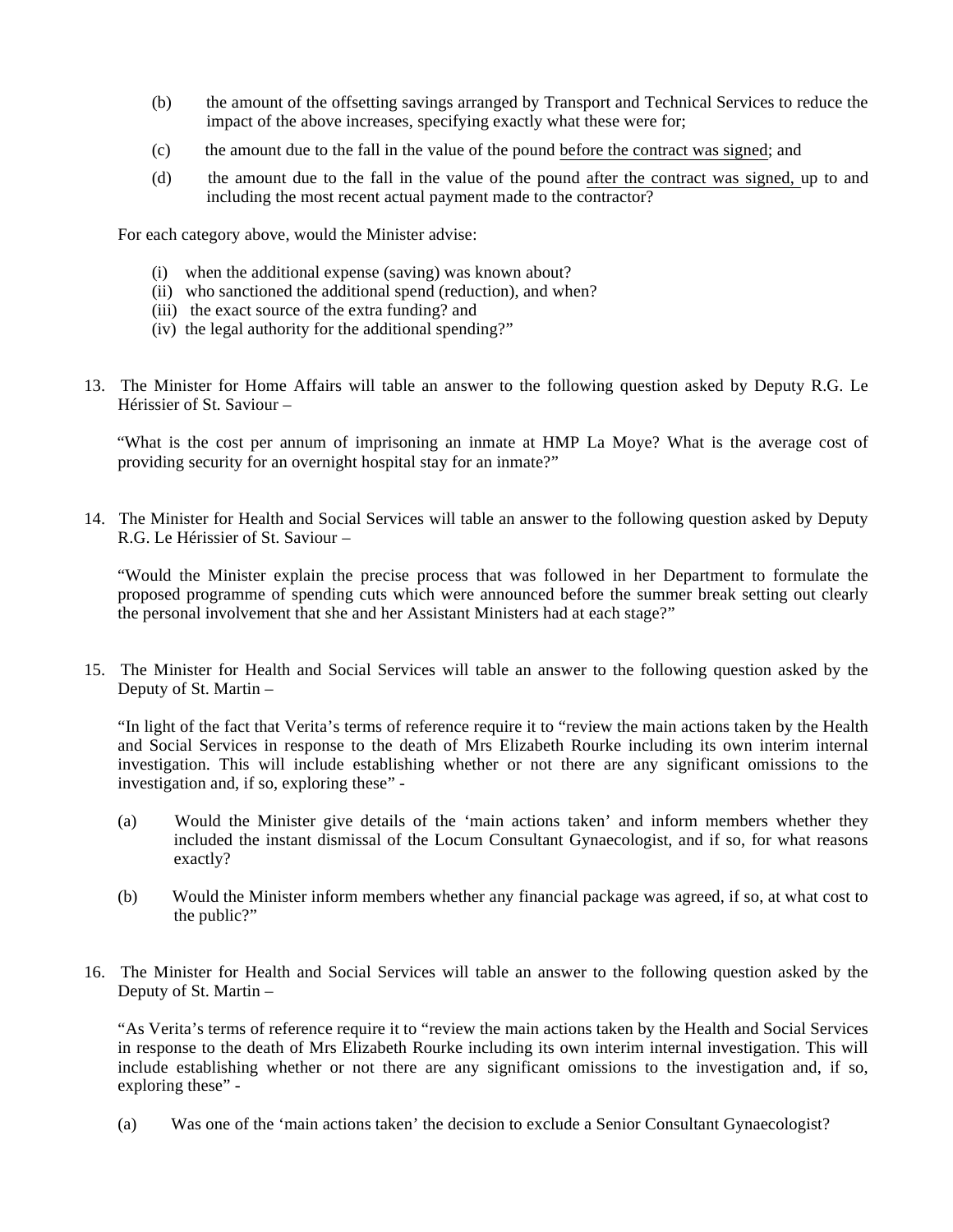- (b) Would the Minister give the reasons for the exclusion and the reasons why the Consultant Gynaecologist is still excluded?
- (c) Will the Minister give an updated breakdown of the cost incurred by Health and Social Services to cover the salary and incidental costs of the excluded Consultant Gynaecologist together with the cost of the salaries and incidental costs to cover the work not being undertaken by him?
- (d) Has the hospital's own interim internal investigation (also known as the Serious Untoward Incident Investigation) been concluded and when will the report be published?
- (e) Will the Minister explain the purpose and terms of reference of the proposed Hutchinson investigation/review and give the cost of this proposed investigation, including the funds already expended on the related court case?"